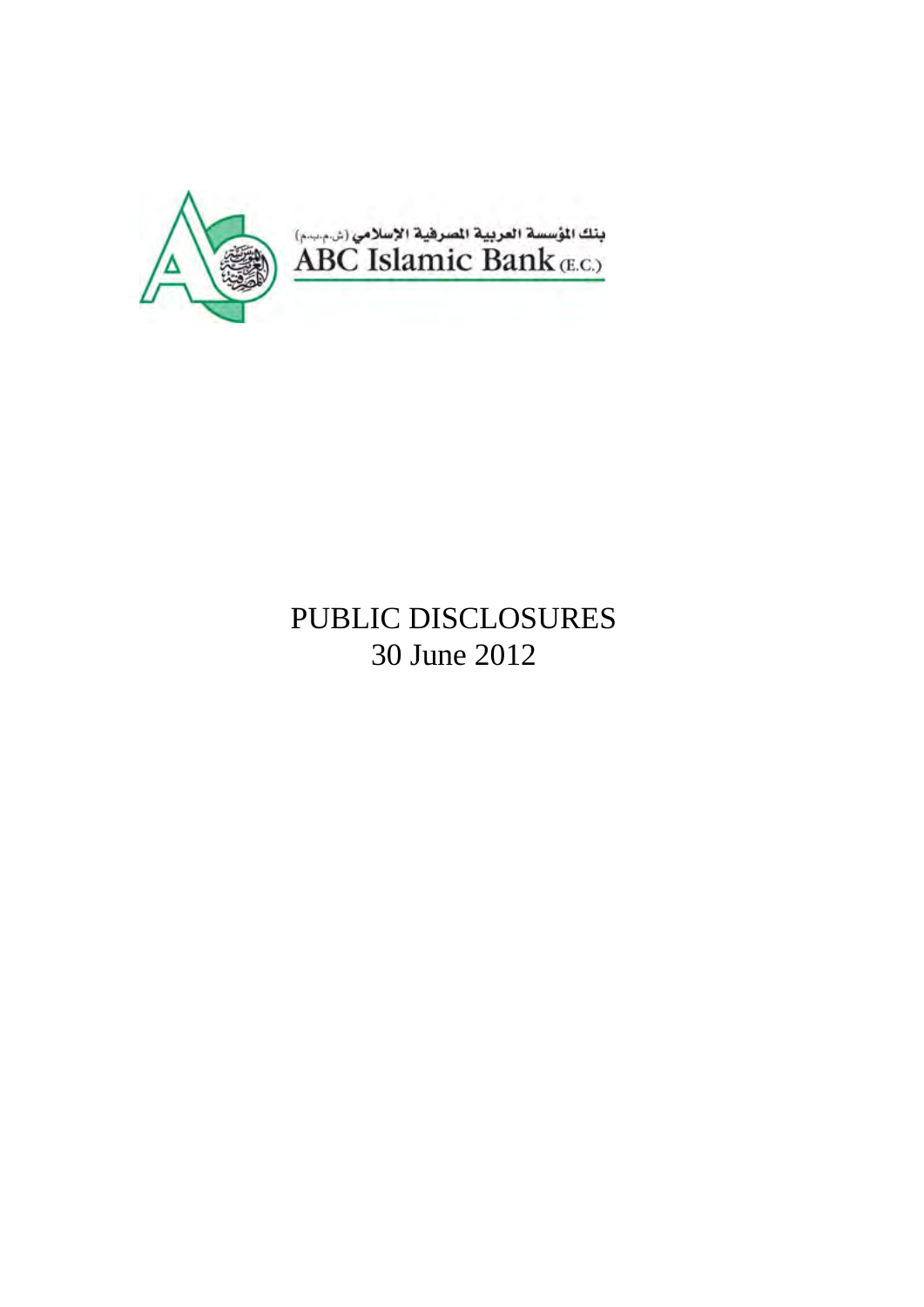# Table of contents

| 1. |      |                                                                                 |
|----|------|---------------------------------------------------------------------------------|
| 2. |      |                                                                                 |
| 3. |      |                                                                                 |
| 4. |      |                                                                                 |
| 5. |      |                                                                                 |
| 6. |      |                                                                                 |
|    | 6.1  |                                                                                 |
|    | 6.2  |                                                                                 |
|    | 6.3  |                                                                                 |
| 7. |      |                                                                                 |
|    | 7.1  |                                                                                 |
|    | 7.2  |                                                                                 |
|    | 7.3  |                                                                                 |
|    | 7.4  |                                                                                 |
|    | 7.5  |                                                                                 |
|    | 7.6  |                                                                                 |
|    | 7.7  |                                                                                 |
|    | 7.8  |                                                                                 |
|    | 7.9  |                                                                                 |
|    | 7.10 |                                                                                 |
|    | 7.11 |                                                                                 |
|    | 7.12 |                                                                                 |
|    | 7.13 |                                                                                 |
|    | 7.14 |                                                                                 |
|    |      |                                                                                 |
| 8. |      |                                                                                 |
| 9  |      |                                                                                 |
|    | 9.1  |                                                                                 |
|    | 9.2  | Ageing analysis of non-performing / impaired Islamic financing and securities26 |
|    | 9.3  |                                                                                 |
|    | 9.4  |                                                                                 |
|    | 9.5  |                                                                                 |
|    | 9.6  | Industry sector analysis of the specific impairment provisions charges26        |
|    | 9.7  |                                                                                 |
|    | 9.8  | Quantitative indicators of financial performance, position and liquidity risk27 |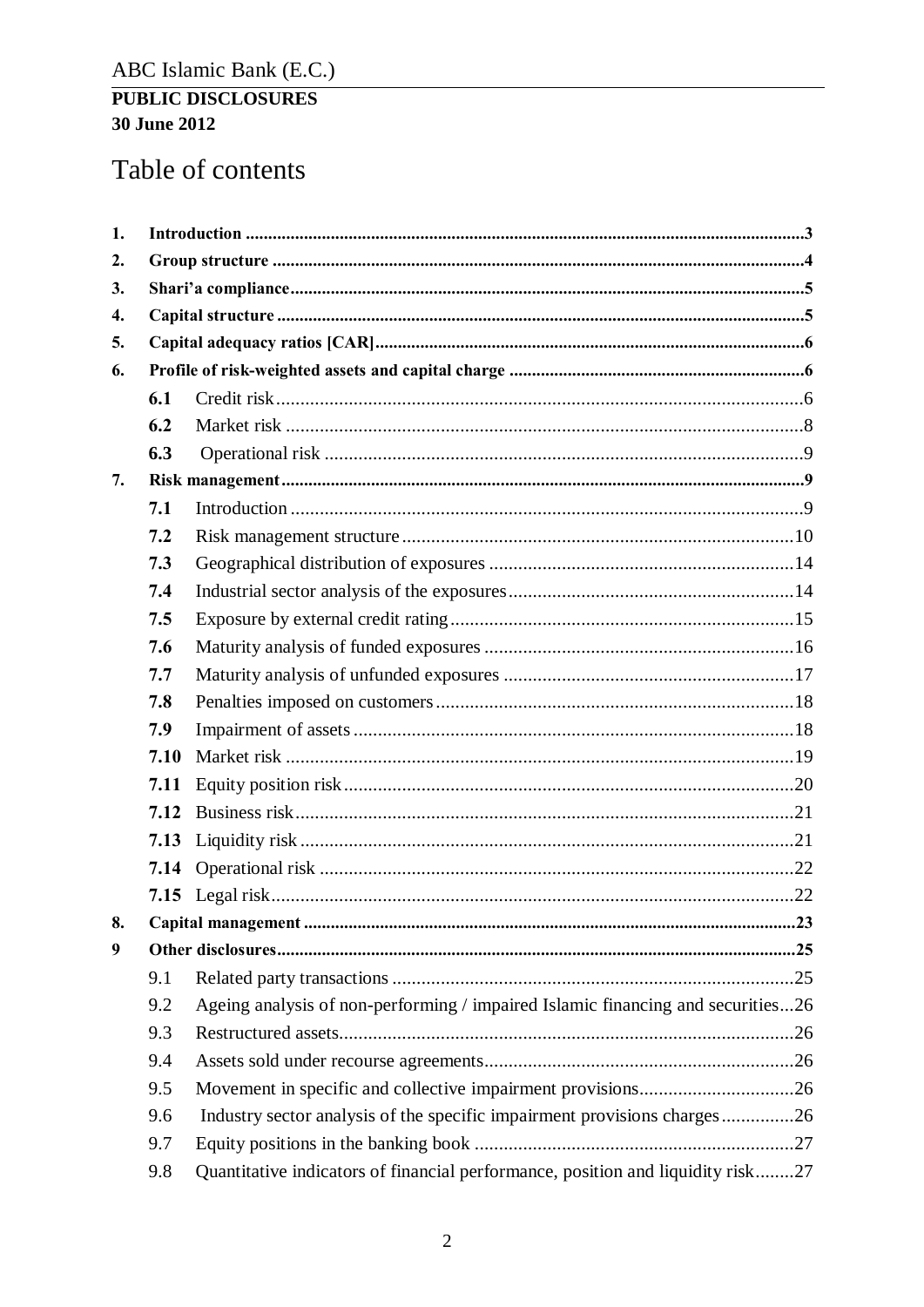# <span id="page-2-0"></span>**1. Introduction**

This document gathers together all the elements of the disclosures required under Pillar III, which are not covered in the interim condensed consolidated financial statements for the period ended 30 June 2012, and is organized as follows:

Firstly, it gives an overview of the approach taken by ABC Islamic Bank (E.C.) [the Bank] to Pillar I and provides the profile of the risk-weighted assets according to the "standard portfolio" as defined by the Central Bank of Bahrain [the CBB].

Secondly, an overview of risk management practices and framework at the Bank is presented with specific emphasis on credit, market and operational risks and the related monitoring processes and credit mitigation initiatives are set out.

Finally, this document provides all other disclosures required under the Public Disclosure Requirements Module of the CBB.

The disclosures in this section are in addition to the interim condensed consolidated financial statements and are presented in accordance with the Financial Accounting Standards issued by the Accounting and Auditing Organisation for Islamic Financial Institutions [AAOIFI] and the relevant provisions of the CBB and Financial Institutions Law. For matters which are not covered by AAOIFI standards, the Bank and its subsidiary [together the Group] uses the International Financial Reporting Standards [IFRS] and other sections of the interim condensed consolidated financial statements. However, the credit risk exposures considered in this section differ from the credit risk exposures reported in the interim condensed consolidated financial statements due to the application of different methodologies between Basel II and AAOIFI, primarily on account of the following:

- Under the Basel II framework, for credit-related contingent items, the nominal value is converted to an exposure through the application of a credit conversion factor (CCF). The CCF is at 20%, 50% or 100% depending on the type of contingent item, and is used to convert off-statement of financial position notional amounts into an equivalent statement of financial position exposure. In the consolidated financial statements, the nominal values of creditrelated contingent items are considered off-statement of financial position.
- Under this section, the credit exposures are classified as per the 'Standard Portfolio' approach set out in the CBB's Basel II capital adequacy framework covering the 'Standardised Approach' for credit risk. In the case of guaranteed exposures, the exposures would normally be reported based on the guarantor. However, in the consolidated financial statements the assets are presented based on asset class (i.e Islamic financing facilities, securities, etc.).
- Eligible collateral is taken into consideration in arriving at the net exposure under the Basel II framework, whereas collateral is not netted in the consolidated financial statements.
- Equity investments are considered at cost under the Basel II framework, whereas they are considered at fair value in the consolidated financial statements.
- Under the Basel II framework, certain items are considered as a part of the regulatory capital base, whereas these items are netted off against assets in the consolidated financial statements.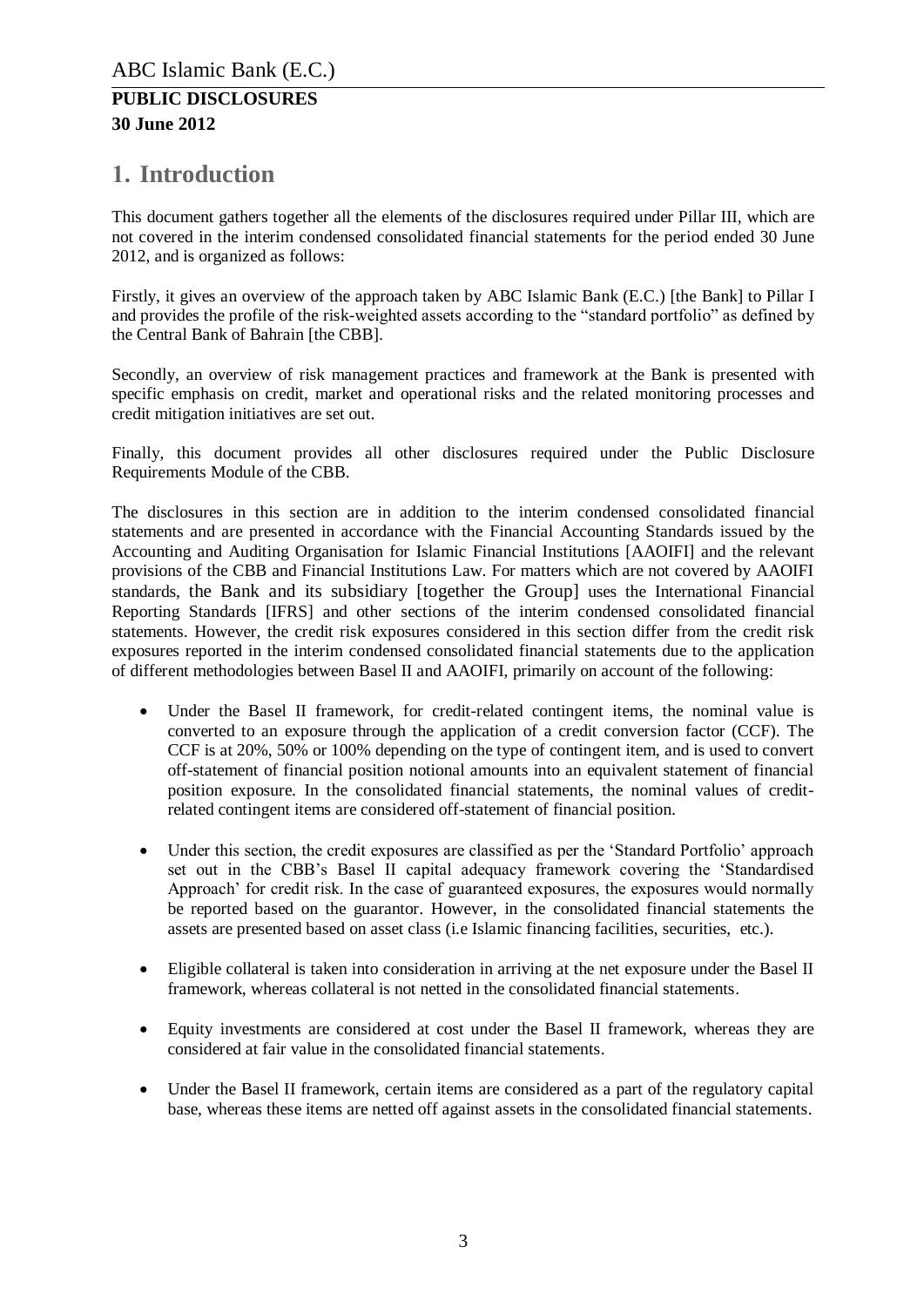# <span id="page-3-0"></span>**2. Group structure**

The Bank is an exempt joint stock company incorporated in the Kingdom of Bahrain on 10 December 1985 and registered with the Ministry of Industry and Commerce under commercial registration number 16864. The Group operates under a wholesale Islamic banking licence issued by the CBB and are engaged in financial trading in accordance with the teachings of Islam [Shari'a].

Arab Banking Corporation B.S.C. [ABC], which operates under a wholesale banking licence issued by the CBB, holds 100% of the share capital of the Bank.

The consolidated financial statements and capital adequacy regulatory reports of the Group have been prepared and consolidated on a consistent basis.

The ownership in the subsidiary as at 30 June 2012 is as follows:

|                      | Nature of          |                          | Amount and % of     |
|----------------------|--------------------|--------------------------|---------------------|
| <b>Name</b>          | <b>business</b>    | Country of incorporation | holding             |
| ABC Clearing Company | Islamic Investment | Cayman Islands           | US\$ 2,000 and 100% |
|                      | Company            |                          | management shares   |

Whilst the Board of Directors [BOD] supervise the overall activities of the Bank, the BOD, Audit Committee, Risk Committee and the Nomination, Compensation and Corporate Governance Committee are tasked with overseeing the respective areas. The following chart shows the organisational structure of the Bank, including the reporting lines to the various BOD committees.



The Bank has in place comprehensive policies regarding the remuneration and benefits provided to members of the BOD and its committees, senior management and staff. With regard to directors, compensation comprises fixed annual remuneration and related expenses, while for senior management and staff, compensation comprises a number of fixed elements, covering salary, allowances and benefits, in addition to variable, performance-related elements.

The Group is committed to best practice Corporate Governance Principles and Guidelines and as such, communicates all relevant information to its stakeholders on time, clearly and through a variety of channels, including maintaining an up-to-date website.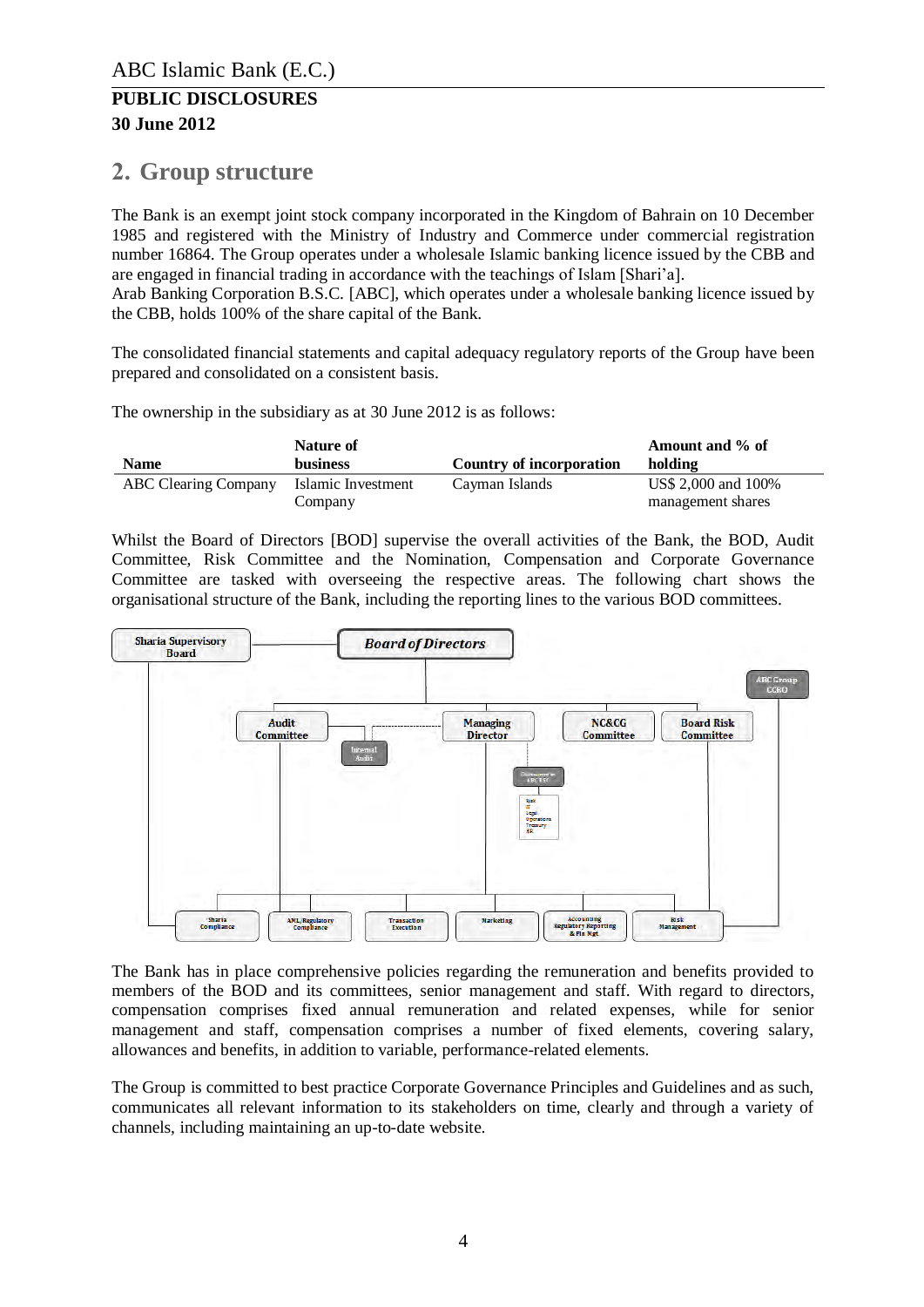# <span id="page-4-0"></span>**3. Shari'a compliance**

Shari'a compliance risk is an operational risk facing Islamic banks which may lead to non-recognition of income, reputational loss and resulting franchise risk on grounds of non-Shari'a compliance. To manage such risks, the Shari'a Compliance Officer of the Group has been tasked to conduct regular Shari'a compliance reviews to ensure that documentation, procedures and execution of transactions are in accordance with the Shari'a Standards issued by AAOIFI and Shari'a rules and principles as determined by the SSB. The results of such reviews are regularly reported to the SSB. Cases of Shari'a non-compliance (if any) are thoroughly investigated to establish their causes and to introduce adequate controls to avoid their recurrence in the future.

There is no non-Shari'a compliant earned during the period ended 30 June 2012.

The SSB of the Group consists of three Shari'a scholars (Chairman and two members). The SSB meets periodically or as and when there is a need to hold a meeting. The members receive a fixed sum of money as attendance fee for every meeting they attend, in addition to a fixed amount paid annually to each member as remuneration, irrespective of the number of meetings held during the period or the financial results of the Group.

# <span id="page-4-1"></span>**4. Capital structure**

The Group's capital base comprises of (a) Tier 1 capital which includes share capital, reserves and retained earnings, and (b) Tier 2 capital which consists of the current period profit and unrealized gains arising from fair valuing equities.

The issued and paid-up share capital of the Bank was US\$ 132.5 million at 30 June 2012, comprising of 1,325,000 shares of US\$ 100 each.

The Group's capital base of US\$ 231.5 million comprises Tier 1 capital of US\$ 227.3 million and Tier 2 capital of US\$ 4.2 million as detailed below:

#### **Breakdown of capital base**

| <b>US\$</b> million                                 | Tier 1 | Tier 2 | <b>Total</b> |
|-----------------------------------------------------|--------|--------|--------------|
| Issued and fully paid ordinary shares               | 132.5  |        | 132.5        |
| Legal / statutory reserves                          | 14.0   |        | 14.0         |
| Retained profit brought forward                     | 80.8   |        | 80.8         |
| Profit for the period                               |        | 4.0    | 4.0          |
| Unrealized gains arising from fair valuing equities |        | 0.2    | 0.2          |
| <b>Capital base</b>                                 | 227.3  | 4.2    | 231.5        |
| <b>Risk weighted assets [RWA]</b>                   |        |        |              |
| Credit risk                                         |        |        | 840.7        |
| Market risk                                         |        |        |              |
| Operational risk                                    |        |        | 33.3         |
|                                                     |        |        | 874.0        |
| Tier 1 ratio                                        |        |        | 26.0%        |
| Capital adequacy ratio                              |        |        | 26.5%        |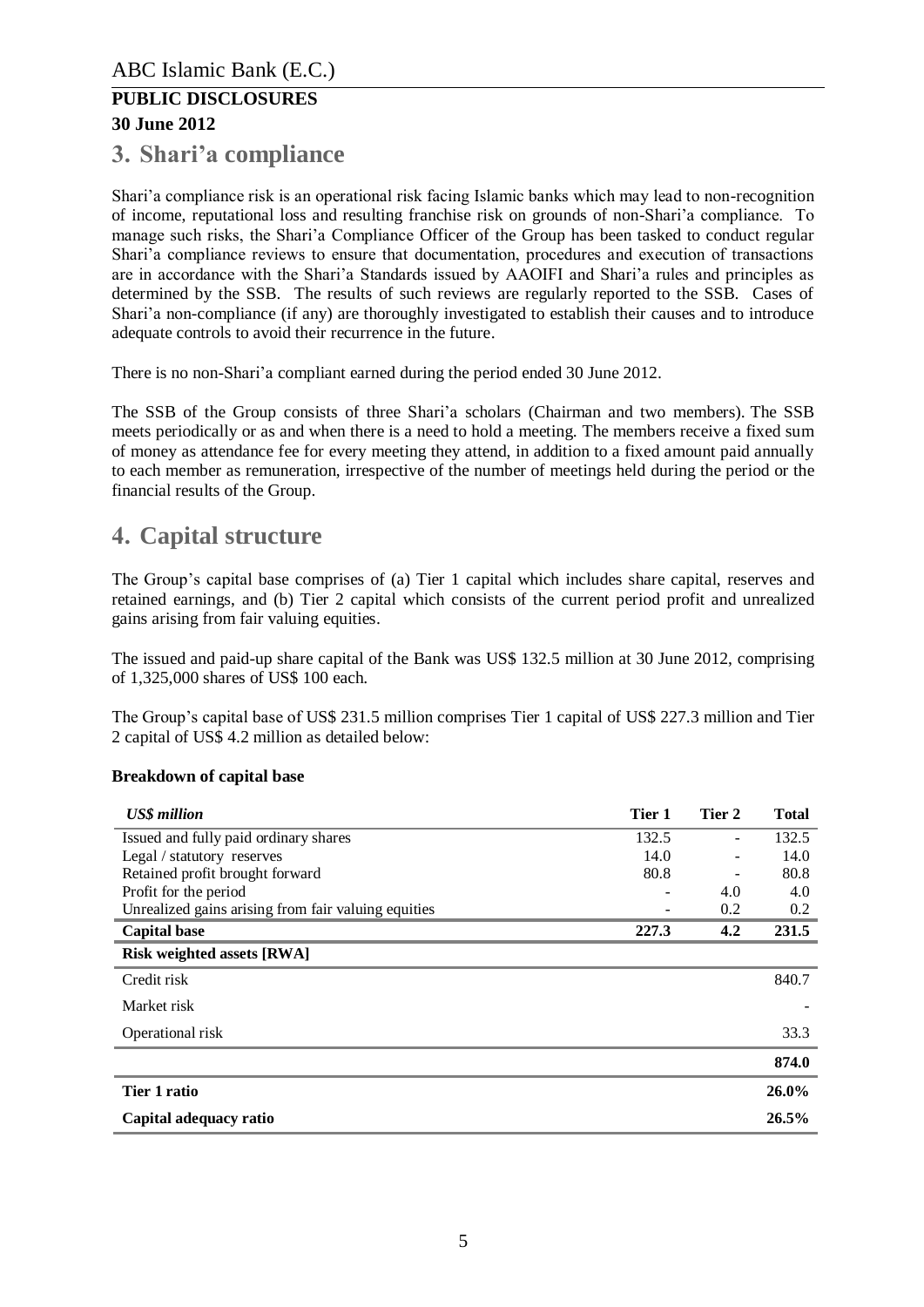# <span id="page-5-0"></span>**5. Capital adequacy ratios [CAR]**

The purpose of capital management at the Group is to ensure the efficient utilisation of capital in relation to business requirements and growth, risk profile and shareholders' returns and expectations. The Group manages its capital structure and makes adjustments to it in the light of changes in economic conditions and the risk characteristics of its activities. In order to maintain or adjust the capital structure, the Group may issue capital / Tier 2 securities and / or adjust the amount of dividend payment to shareholders. No changes have been made in the objectives, policies and processes of the Group from the previous years.

The Group's total capital adequacy ratio as at 30 June 2012 was 26.5% compared with the minimum regulatory requirement of 12%. The Tier 1 ratio was 26.0% for the Group. The Group ensures adherence to the CBB's requirements by monitoring its capital adequacy against higher internal limits.

# <span id="page-5-1"></span>**6. Profile of risk-weighted assets and capital charge**

The Group has adopted the standardised approach for credit, market and operational risks for regulatory reporting purposes. The Group's risk-weighted capital requirements for credit, market and operational risks are given below:

#### <span id="page-5-2"></span>**6.1 Credit risk**

#### **i) Definition of exposure classes per Standard Portfolio**

The Group has a diversified funded and unfunded credit portfolio. The exposures are classified as per the Standard Portfolio approach mentioned under the CBB's Basel II capital adequacy framework covering the standardised approach for credit risk.

The descriptions of the counterparty classes along with the risk weights to be used to derive the riskweighted assets are as follows:

#### **a. Claims on sovereigns**

These pertain to exposures to governments and their central banks. Claims on Bahrain and GCC sovereigns are risk weighted at 0%. Claims on all other sovereigns are given a risk weighting of 0% where such claims are denominated and funded in the relevant domestic currency of that sovereign. Claims on sovereigns, other than the aforementioned, are riskweighted based on their credit ratings.

#### **b. Claims on public sector entities [PSEs]**

Listed Bahrain PSEs are assigned 0% risk weight. Other sovereign PSEs, in the relevant domestic currency and for which the local regulator has assigned risk weight as 0%, are assigned 0% risk weight by the CBB. PSEs other than the aforementioned are risk-weighted based on their credit ratings.

#### **c. Claims on multilateral development banks [MDBs]**

All MDBs are risk-weighted in accordance with their credit rating, except for banks part of the World Bank Group which is risk-weighted at 0%.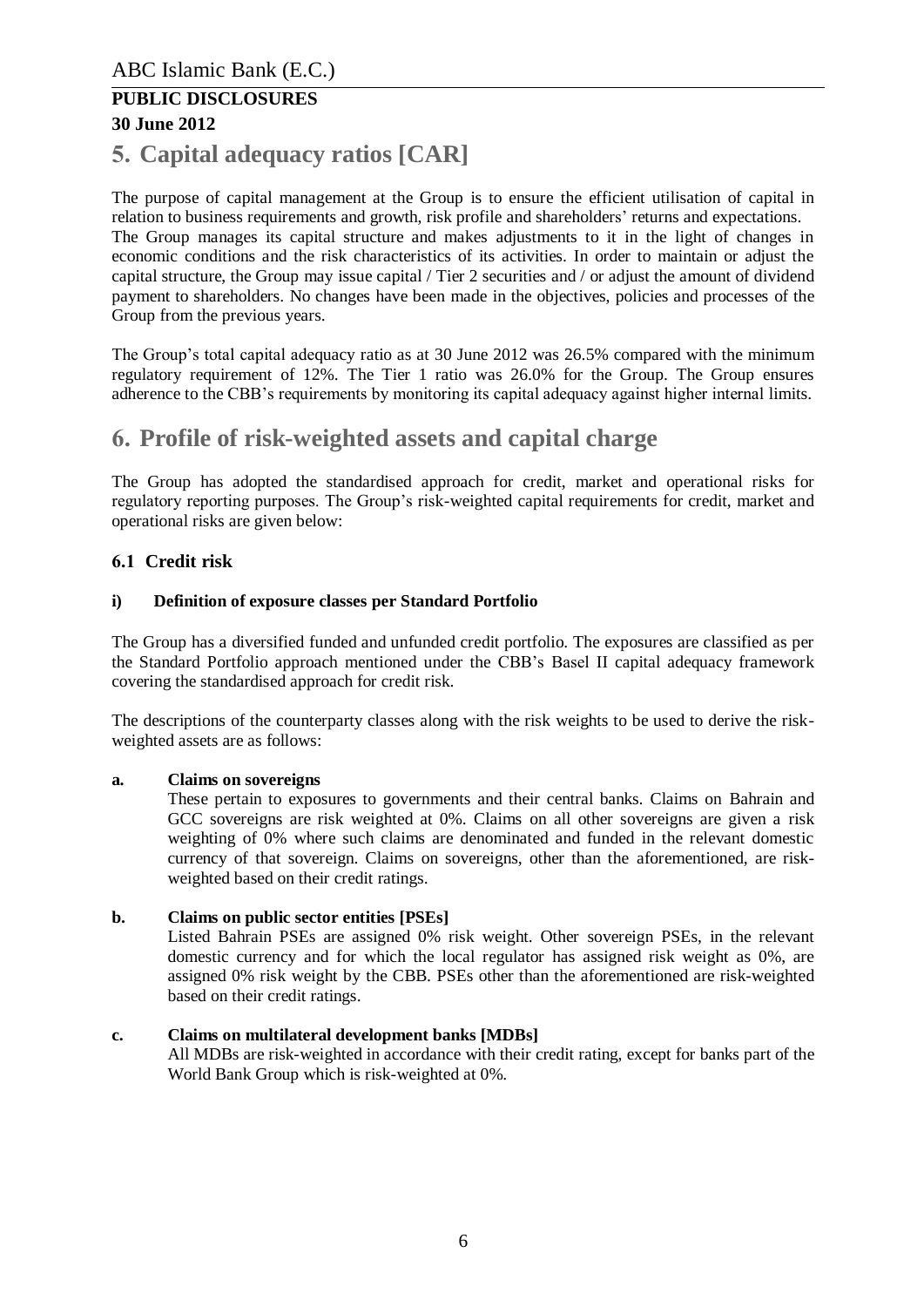#### **30 June 2012**

#### **d. Claims on banks**

Claims on banks are risk-weighted based on the ratings assigned to them by external rating agencies. However, short term claims on locally incorporated banks may be assigned a risk weighting of 20% where such claims on the banks are of an original maturity of three months or less and the claims are denominated and funded in either Bahraini Dinars or US Dollars.

Preferential risk weights that are one category more favourable than the standard risk weighting are assigned to claims on foreign banks licensed in Bahrain of an original maturity of three months or less denominated and funded in the relevant domestic currency. Such preferential risk weights for short-term claims on banks licensed in other jurisdictions are allowed only if the relevant supervisor also allows this preferential risk weighting to short-term claims on its banks.

No claim on an unrated bank would receive a risk weight lower than that applied to claims on its sovereign of incorporation.

#### **e. Claims on corporates**

Claims on corporates are risk-weighted based on credit ratings. Risk weights for unrated corporate claims are assigned at 100%.

#### **f. Past due exposures**

The unsecured portion of any facility (other than a qualifying residential mortgage facility) that is past due for more than 90 days, net of specific provisions (including partial writeoffs), is risk-weighted as follows:

- 150% risk weight when specific provisions are less than 20% of the outstanding amount of the facility.
- <sup>100%</sup> risk weight when specific provisions are greater than 20% of the outstanding amount of the facility.

#### **g. Equity portfolios**

Investments in listed equities are risk-weighted at 100% while unlisted equities are risk weighted at 150%.

#### **h. Project finance exposures**

Exposures on project finance are risk-weighted according to the Regulatory Slotting Criteria, in which the risk weighting ranges between 70% and 250%.

#### **i. Other exposures**

These are risk-weighted at 100%.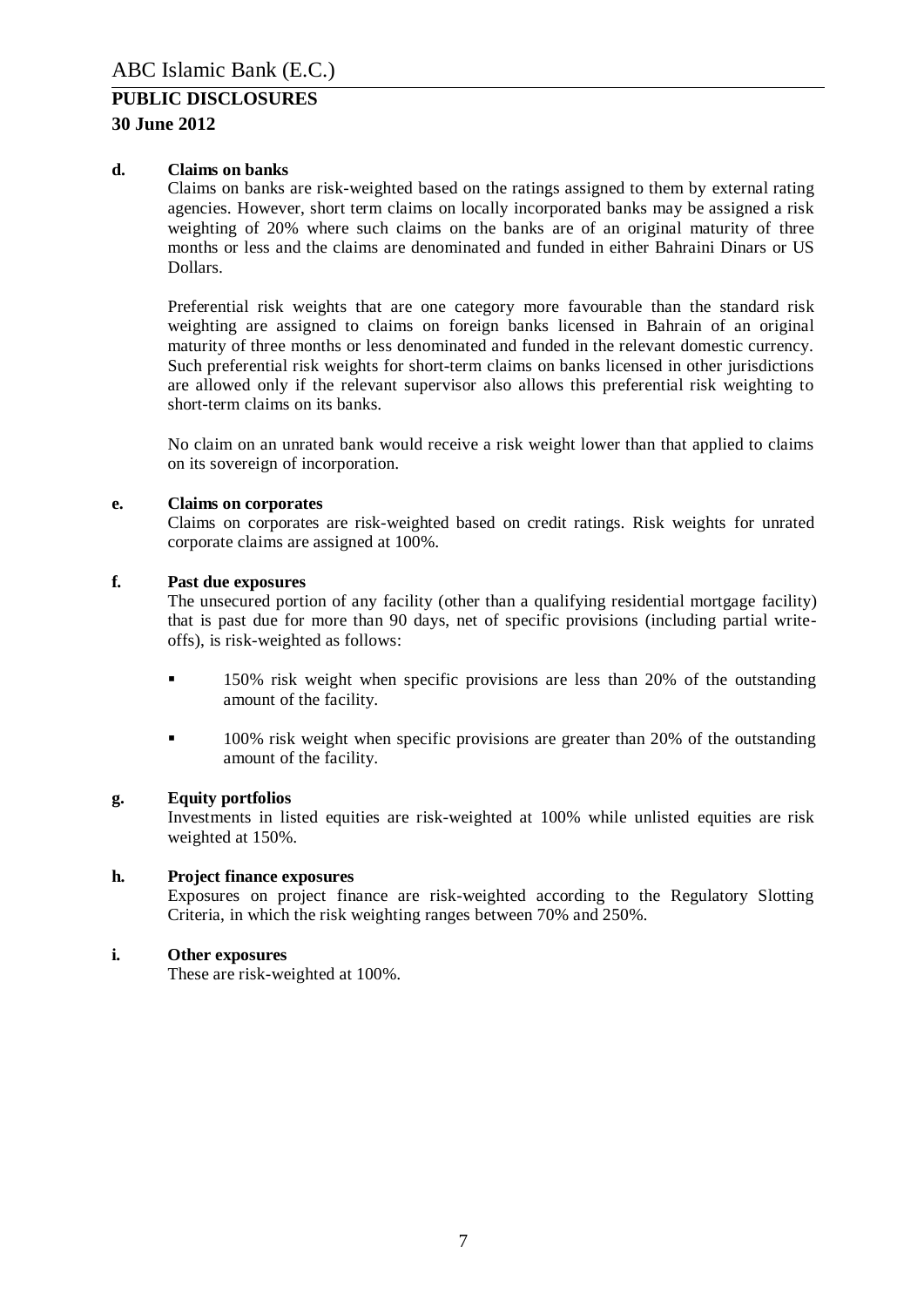| <b>US\$</b> Thousands | <b>Gross</b><br>credit exposure | <b>Un-Funded</b><br><b>Funded</b><br><b>Exposure</b> |                          | Risk-<br>weighted<br>assets for<br><b>Funded</b><br><b>Exposures</b> | Risk-<br>weighted<br>assets for<br><b>Un-Funded</b><br><b>Exposures</b> | <b>Total Risk</b><br>Weighted<br><b>Assets</b> | Capital<br><b>Charge</b><br>$(12\%)$ |
|-----------------------|---------------------------------|------------------------------------------------------|--------------------------|----------------------------------------------------------------------|-------------------------------------------------------------------------|------------------------------------------------|--------------------------------------|
| Sovereigns            | 61.593                          | 61.593                                               |                          |                                                                      | $\overline{\phantom{a}}$                                                |                                                |                                      |
| Claims on banks       | 155.028                         | 154,295                                              | 733                      | 140.237                                                              | $\overline{\phantom{a}}$                                                | 140.237                                        | 16,828                               |
| Claims on Corporates  | 594.261                         | 526,927                                              | 67,334                   | 442,374                                                              | 67,334                                                                  | 509,708                                        | 61,165                               |
| Past due exposures    | 111.407                         | 111.407                                              | Ξ.                       | 55,704                                                               | $\sim$                                                                  | 55,704                                         | 6,684                                |
| Project finance       | 191.733                         | 191.733                                              | $\overline{\phantom{a}}$ | 134.213                                                              | $\overline{\phantom{a}}$                                                | 134.213                                        | 16.106                               |
| Other                 | 841                             | 841                                                  |                          | 841                                                                  | $\overline{\phantom{a}}$                                                | 841                                            | 101                                  |
| <b>Total</b>          | 1.114.863                       | 1,046,796                                            | 68,067                   | 773.369                                                              | 67,334                                                                  | 840,703                                        | 100,884                              |

#### **ii) Credit exposure and risk-weighted assets**

Since the period end position is representative of the risk positions of the Group during the period, average gross exposures are not disclosed separately.

Breakdown of capital requirements for credit risk per type of Islamic financing contract is as follows:

| <b>US\$</b> Thousands<br><b>Type of Financing</b> | <b>Gross credit</b><br>exposure | <b>Funded</b><br><b>Exposure</b> | <b>Un-Funded</b><br><b>Exposure</b> | Risk-<br>weighted<br>assets for<br><b>Funded</b><br><b>Exposures</b> | Risk-<br>weighted<br>assets for<br><b>Un-Funded</b><br><b>Exposures</b> | <b>Total Risk</b><br>Weighted<br><b>Assets</b> | Capital<br><b>Charge</b><br>$(12\%)$ |
|---------------------------------------------------|---------------------------------|----------------------------------|-------------------------------------|----------------------------------------------------------------------|-------------------------------------------------------------------------|------------------------------------------------|--------------------------------------|
| Murabaha                                          | 525,078                         | 476,923                          | 48,155                              | 333,549                                                              | 48,155                                                                  | 381,704                                        | 45,804                               |
| Ijara                                             | 309,287                         | 309,287                          | $\overline{\phantom{a}}$            | 204,140                                                              | $\overline{\phantom{a}}$                                                | 204,140                                        | 24,497                               |
| Ijara Rec                                         | 901                             | 901                              | $\overline{\phantom{a}}$            | 641                                                                  | ۰.                                                                      | 641                                            | 77                                   |
| Sukuk                                             | 250,925                         | 250.925                          | $\overline{\phantom{a}}$            | 230,268                                                              | ۰.                                                                      | 230,268                                        | 27,632                               |
| Mudaraba                                          | 863                             | 863                              |                                     | 863                                                                  | $\overline{\phantom{a}}$                                                | 863                                            | 104                                  |
| Equity                                            | 1,955                           | 1,955                            | ٠                                   | 1,955                                                                | $\overline{\phantom{a}}$                                                | 1,955                                          | 235                                  |
| LC                                                | 19,912                          |                                  | 19,912                              | ۰                                                                    | 19,179                                                                  | 19,179                                         | 2,301                                |
| Other                                             | 5.942                           | 5.942                            | $\overline{\phantom{a}}$            | 1,953                                                                | $\overline{\phantom{a}}$                                                | 1.953                                          | 234                                  |
| <b>Total</b>                                      | 1,114,863                       | 1,046,796                        | 68,067                              | 773,369                                                              | 67,334                                                                  | 840,703                                        | 100,884                              |

#### <span id="page-7-0"></span>**6.2 Market risk**

The Group, with assistance from ABC, minimizes its market risk through:

- (i) match-funding its assets to reduce its profit rate risk;
- (ii) not taking commodity price risk by squaring position on transaction by transaction basis;
- (iii) funding exposures in the same currency and, hence, avoiding any foreign exchange currency risk; and
- (iv) maintaining no sukuk trading position.

Accordingly, the Group maintains no capital charge for market risk.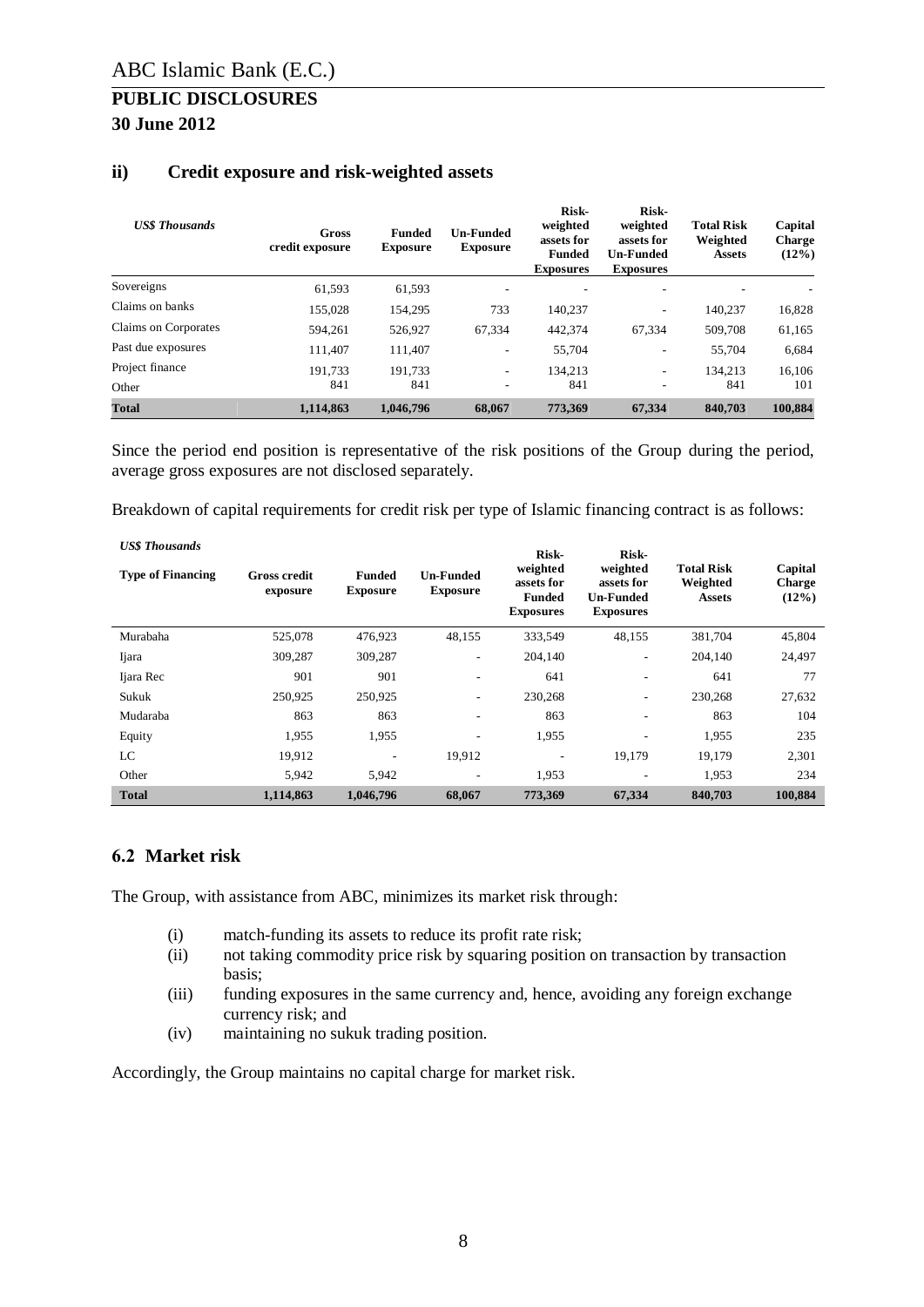### <span id="page-8-0"></span>**6.3 Operational risk**

In accordance with the standardised methodology, the total capital charge in respect of operational risk was US\$ 33.3 million. This capital charge was computed by categorising the Group's activities into two business lines (out of the eight business lines defined by the Basel II framework) and multiplying the business line's three-year average gross income by a pre-defined beta factor.

#### **Indicators of operational risk exposures:**

| Gross income US\$ thousands                           | 7.403 |
|-------------------------------------------------------|-------|
| Amount of non-Shari'a compliant income US\$ thousands | Nil   |
| Number of Shari'a violations                          | Nil   |

# <span id="page-8-1"></span>**7. Risk management**

### <span id="page-8-2"></span>**7.1 Introduction**

Risk is inherent in the Group's activities and is managed through a process of ongoing identification, measurement and monitoring, subject to risk limits and other controls. The Group is exposed to credit risk, market risk, liquidity risk, operational risk, legal and strategic risk, as well as other forms of risk inherent in its financial operations.

Over the last few years, ABC has invested heavily into developing a comprehensive and robust risk management infrastructure. This includes risk identification processes under credit, market and operational risk spectrums, risk measurement models and rating systems, as well as a strong business process to monitor and control these risks. Figure 1 outlines the various congruous stages of the risk process.

#### *Figure 1:*

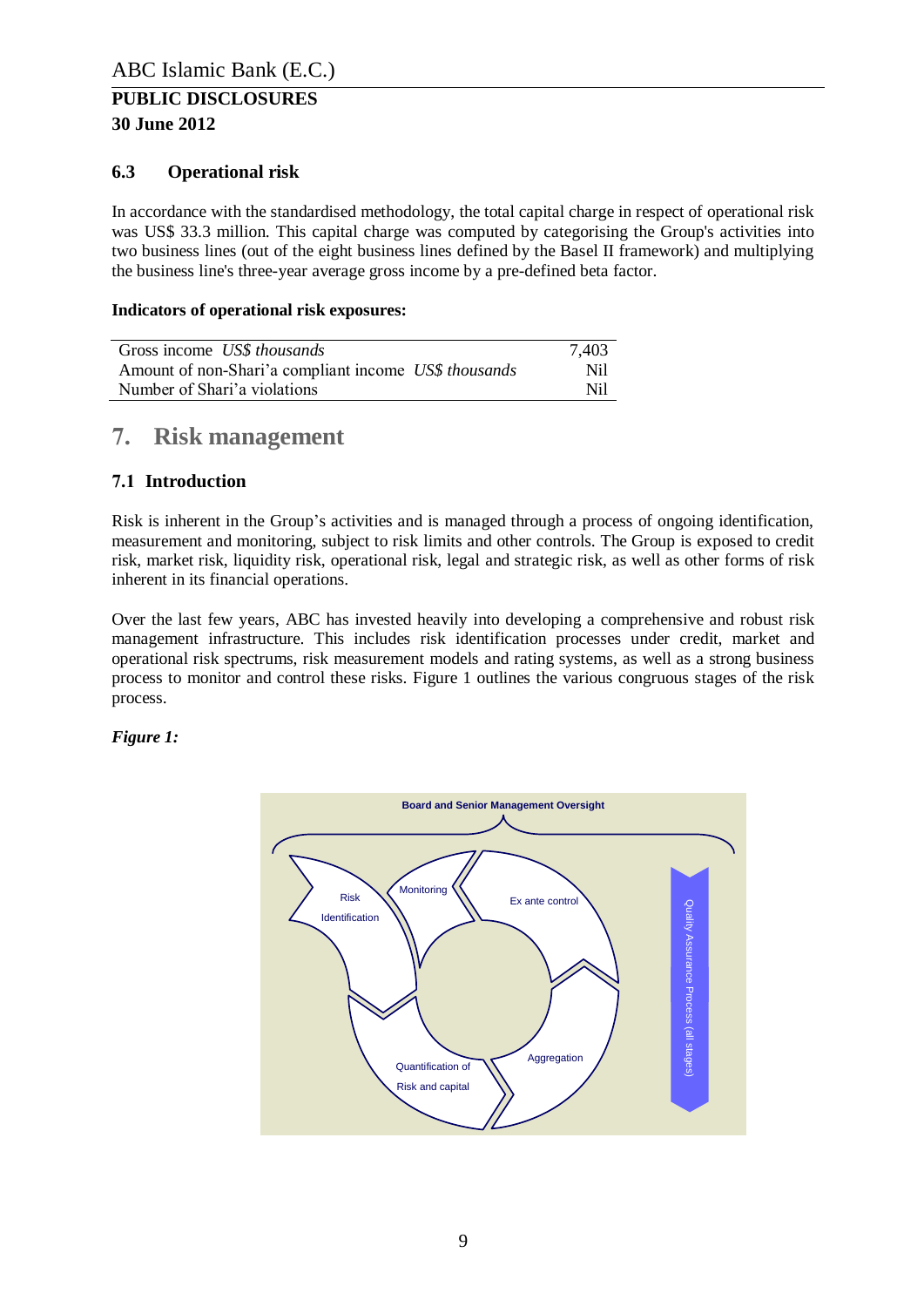### <span id="page-9-0"></span>**7.2 Risk management structure**

ABC's Executive Management is responsible for implementing the risk strategy / appetite and policy guidelines set by the Board Risk Committee [BRC], including the identification and evaluation on a continuous basis of all significant risks to the business and the design and implementation of appropriate internal controls to minimise them. This is done through the BRC, senior management committees and the Credit & Risk Group of the Head Office, as follows:





Within the broader governance infrastructure, the Board Committees carry the main responsibility of best practice management and risk oversight. At this level, the BRC oversees the definition of risk appetite, risk tolerance standards and risk process standards to be kept in place. The BRC is also responsible for co-ordinating with other Board Committees for monitoring compliance with the requirements of the regulatory authorities in the various countries in which ABC operates.

At the second level, the Head Office Credit Committee [HOCC] is responsible for credit decisions at the higher levels of ABC's lending portfolio, setting country and other high level ABC limits, dealing with impaired assets and general credit policy matters.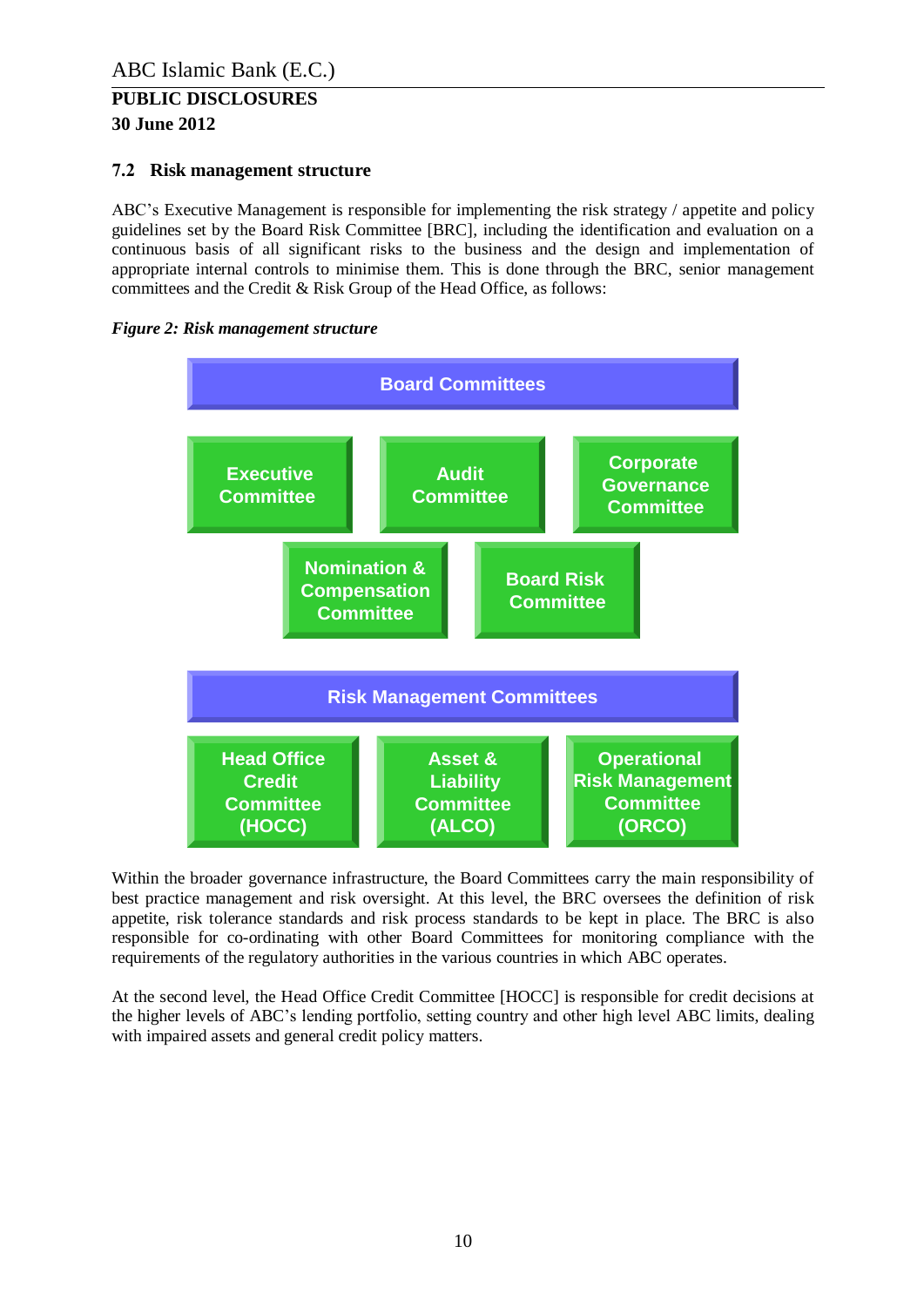In addition to being part of the above structure, through the outsourcing of the support functions including the credit approval, the Group has the following risk management structure:



ABC's Asset and Liability Committee (ALCO) is responsible for defining long-term strategic plans and policy, as well as short-term tactical initiatives for prudently directing asset and liability allocation. ALCO monitors ABC's liquidity and market risks, and the risk profile, in the context of economic developments and market fluctuations.

ABC's Operational Risk Management Committee (ORCO) is responsible for defining long-term strategic plans and short-term tactical initiatives for the identification, prudent management, control and measurement of ABC's exposure to operational risk and other non-financial risks. ORCO frames policy and oversees the operational risk function.

The **Credit & Risk Group (CRG)** is responsible for centralised credit policy and procedure formulation, country risk and counterparty analysis, approval/review and exposure reporting, control and risk-related regulatory compliance, remedial loans management and the provision of analytical resources to senior management. Additionally, it identifies market and operational risks arising from ABC's activities, recommending to the relevant central committees appropriate policies and procedures for managing exposure.

Under the single obligor regulations of the CBB and other host regulators, the CRG and its local equivalents have to obtain approval for any planned exposures above specific thresholds to single counterparties, or groups of connected counterparties.

#### **Credit risk**

ABC's portfolio and credit exposures are managed in accordance with the Group Credit Policy, which applies ABC Group-wide qualitative and quantitative guidelines, with particular emphasis on avoiding undue concentrations or aggregations of risk. ABC's banking subsidiaries are governed by specific credit policies that are aligned with the Group Credit Policy, but may be adapted to suit local regulatory requirements as well as individual units' product and sectoral needs.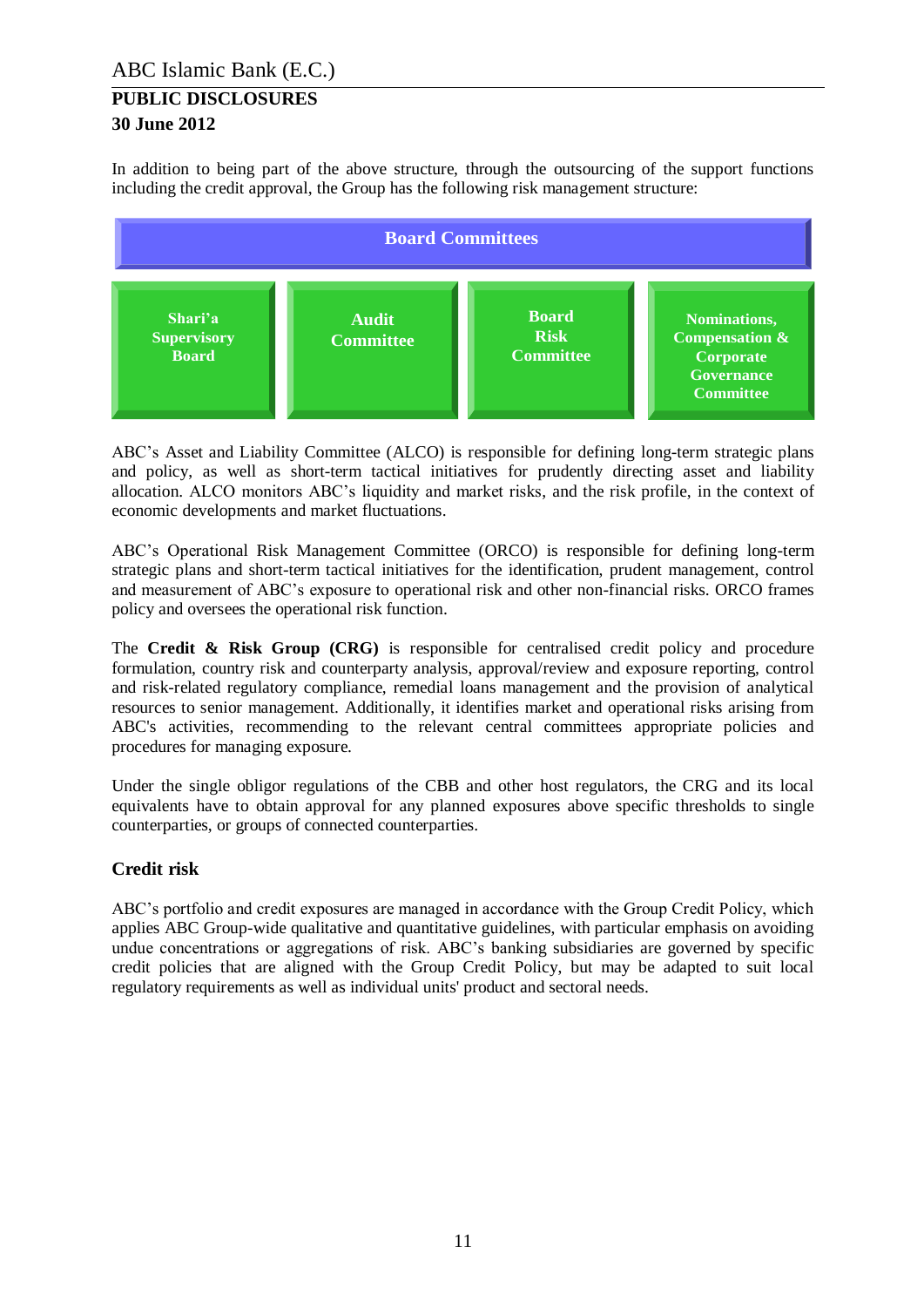The first level of protection against undue credit risk is through ABC's counterparty, country, industry and other risk threshold limits, together with customer and customer group credit limits. The BRC and the HOCC sets these limits and allocates them between ABC and its banking subsidiaries. A tiered hierarchy of delegated approval authorities, based on the risk rating of the customer under ABC's internal credit rating system, controls credit exposure to individual customers or customer groups. Credit limits are prudent, and ABC uses standard mitigation and credit control technologies.

ABC employs a Risk-Adjusted Return on Capital (RAROC) measure to evaluate risk/reward at the transaction approval stage. This is aggregated for each business segment and business unit, and for ABC as a whole. It is upgraded when appropriate.

Business unit account officers are responsible for day-to-day management of existing credit exposures, and for periodic review of the client and associated risks, within the framework developed and maintained by the CRG. ABC Group Audit, meanwhile, carries out separate risk asset reviews of business units, to provide an independent opinion on the quality of their credit exposures, and adherence to credit policies and procedures. These measures, collectively, constitute the main lines of defence against undue risk for ABC.

Credit exposures that have significantly deteriorated are segregated and supervised more actively by the CRG's Remedial Loans Unit (RLU). Subject to minimum loan loss provision levels mandated under the Group Credit Policy, specific provisions in respect of impaired assets are based on estimated potential losses, through a quarterly portfolio review and adequacy of provisioning exercise, which complies with IAS 39 reporting. (Collective impairment provision) is also maintained to cover unidentified possible future losses.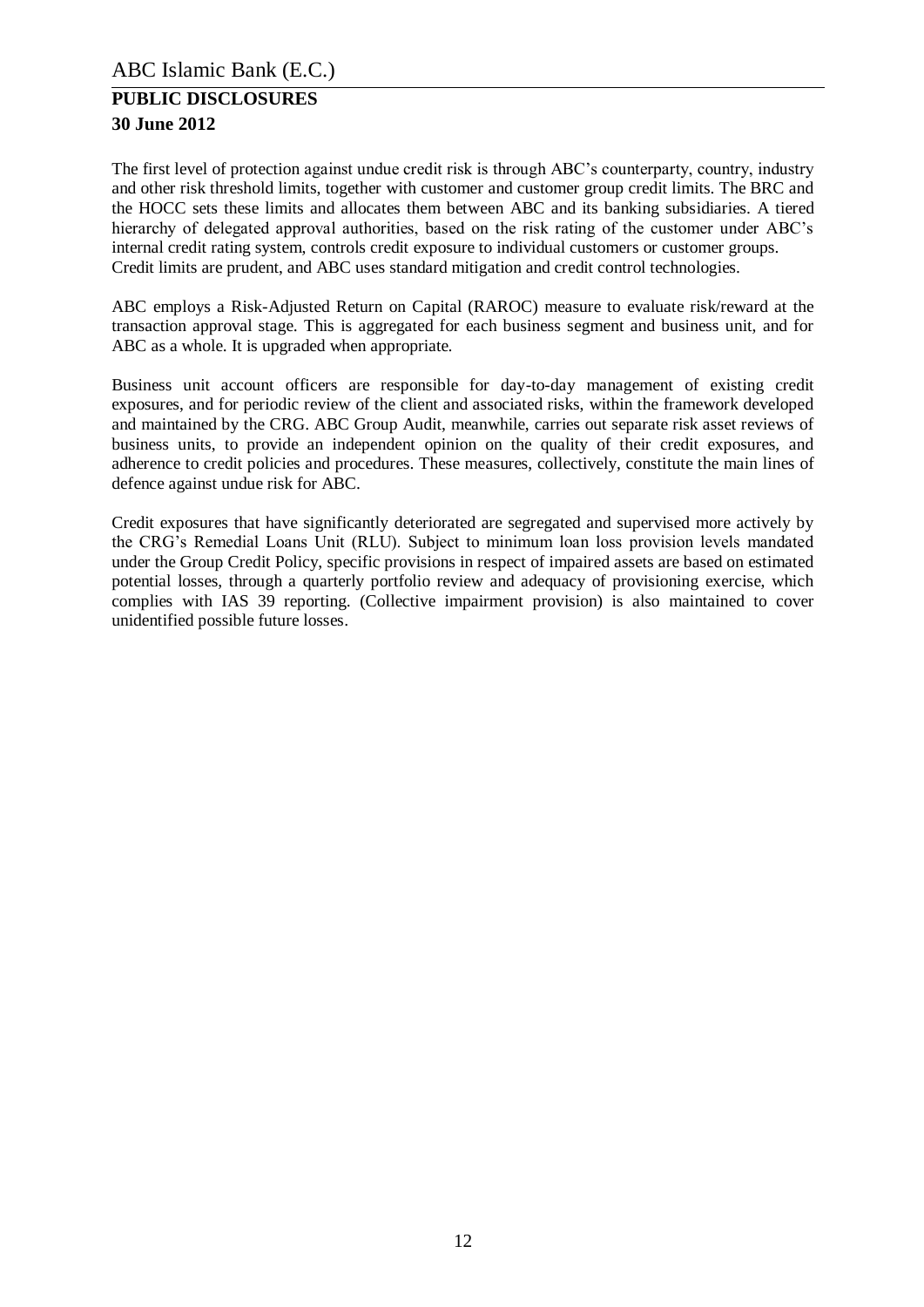As at 30 June 2012, the Group's three largest exposures in excess of 15% of the capital base are shown below:

| <b>US\$</b> Thousands | <b>On and off-Balance</b><br><b>Sheet</b><br><b>Exposure</b> |
|-----------------------|--------------------------------------------------------------|
| Counterparty [A]      | 75,905                                                       |
| Counterparty [B]      | 74,966                                                       |
| Counterparty [C]      | 56,599                                                       |

#### **Excessive risk concentration**

Concentrations arise when a number of counterparties are engaged in similar business activities or activities in the same geographic region or have similar economic features that would cause their ability to meet contractual obligations to be similarly affected by changes in economic, political or other conditions. Concentrations indicate the relative sensitivity of the Group's performance to developments affecting a particular industry or geographical location.

In order to avoid excessive concentrations of risk, the ABC Group policies and procedures include specific guidelines to focus on country and counterparty limits and maintaining a diversified portfolio. Identified concentrations of credit risks are controlled and managed accordingly.

Single name concentrations are monitored on an individual basis. ABC's internal economic capital methodology for credit risk addresses concentration risk through the application of single-name concentration add-on. Under the CBB's single obligor regulations, banks incorporated in Bahrain are required to obtain the CBB's approval for any planned exposure to a single counterparty, or group of connected counterparties exceeding 15 percent of the regulatory capital base. This restriction applies only at the consolidated level of the ABC Group and, hence, the Bank has several exposures that exceed 15% of its capital base. However, none of these exposures exceed 15% of ABC's capital base.

#### **Risk mitigation, collateral and other credit enhancements**

The amount and type of collateral depends on an assessment of the credit risk of the counterparty. The types of collateral held by the Group mainly include cash, guarantees from banks and guarantees from ABC.

Management monitors the market value of collateral, requests additional collateral in accordance with the underlying agreement and monitors the market value of collateral obtained during its review of the adequacy of the allowance for impairment losses.

Exposures by type of Islamic financing contract that are covered by guarantees or by eligible collaterals are as follows:

| <b>US\$</b> thousands        |                  |                          |            | <b>Net</b> |
|------------------------------|------------------|--------------------------|------------|------------|
|                              | <b>Exposures</b> |                          | Collateral | exposure   |
|                              |                  |                          |            |            |
| Funded Exposures (Murabaha)  | 111.407          | 111.407                  | 2.662      | 108.745    |
| Unfunded Exposures (LCs/LGs) | 42,020           | $\overline{\phantom{a}}$ | 3.663      | 38.357     |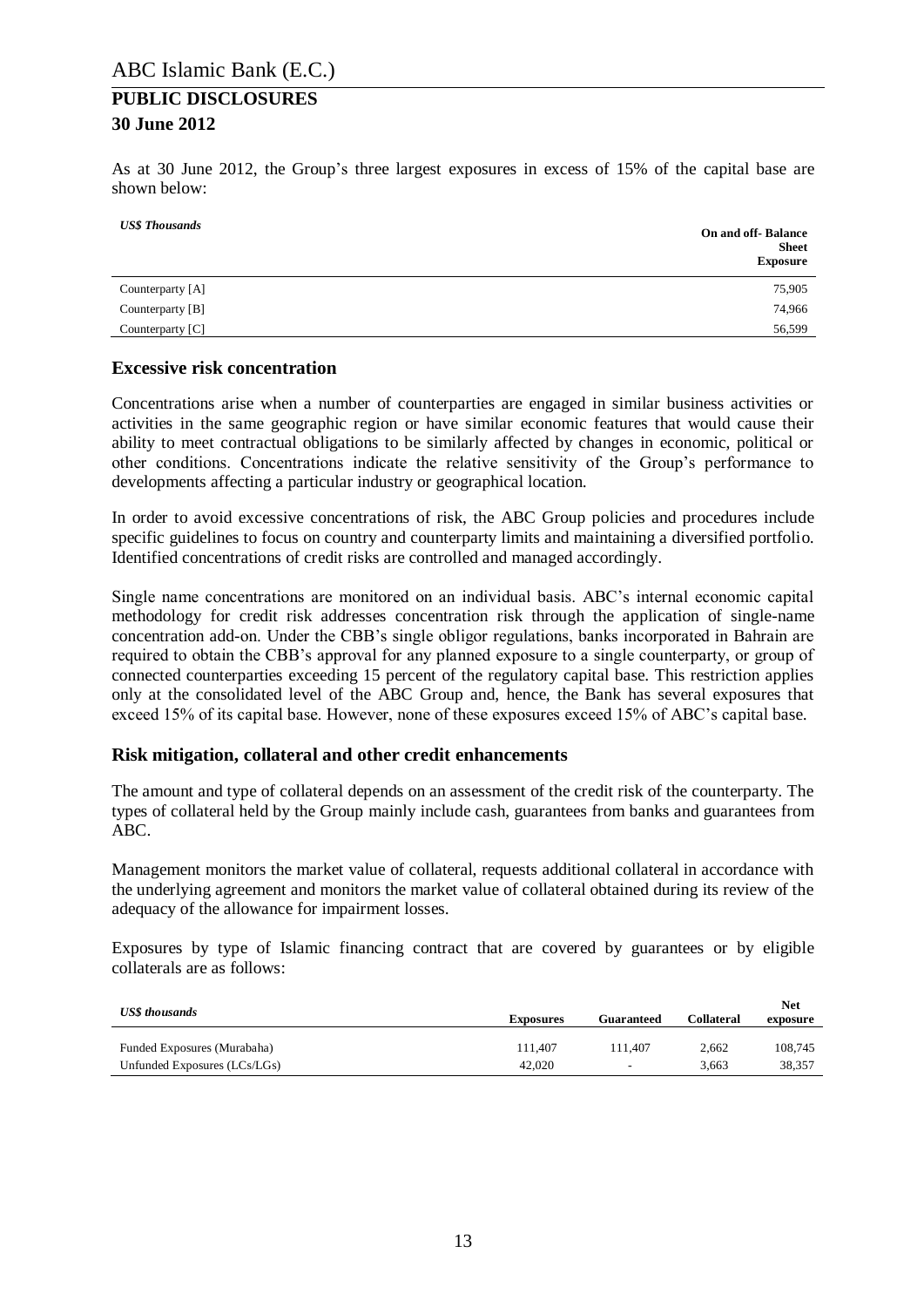#### <span id="page-13-0"></span>**7.3 Geographical distribution of exposures**

The Bank's nature of business, being an Islamic Bank, results in concentration of exposures in the Muslim world. Moreover, the Bank's approved concentration of activities, which is also in line with its role within the ABC Group, has large concentration in the GCC countries, as illustrated in the table below:

| <b>US\$</b> Thousands     |                       |                                  |
|---------------------------|-----------------------|----------------------------------|
| <b>Country / Region</b>   | <b>Gross Exposure</b> | Percentage of<br><b>Exposure</b> |
| Saudi Arabia              | 367,881               | 33.00%                           |
| Europe (including Turkey) | 162,465               | 14.57%                           |
| <b>UAE</b>                | 139,840               | 12.54%                           |
| Kuwait                    | 135,127               | 12.12%                           |
| Bahrain                   | 118,459               | 10.63%                           |
| <b>USA</b>                | 75,000                | 6.73%                            |
| Qatar                     | 62,652                | 5.62%                            |
| Other MENA Countries      | 20,841                | 1.87%                            |
| Oman                      | 17,432                | 1.56%                            |
| Other Asia                | 15,166                | 1.36%                            |
| <b>Total</b>              | 1,114,863             | 100.00%                          |

The geographical distribution of gross credit exposures by major type of credit exposures can be analysed as follows:

| <b>US\$</b> Thousands             | <b>Bahrain</b>           | Saudi          | Kuwait  |        | <b>UAE</b>               | Oman   | Other<br><b>MENA</b> | Other  | <b>Europe</b><br>(Including | <b>USA</b> | <b>Total</b>     |
|-----------------------------------|--------------------------|----------------|---------|--------|--------------------------|--------|----------------------|--------|-----------------------------|------------|------------------|
| <b>Type of Financing / Region</b> |                          | Arabia         |         | Qatar  |                          |        | countries            | Asia   | Turkey)                     |            |                  |
| Sovereigns                        | 31,847                   | $\overline{a}$ | ۰       | ٠      | 29,746                   | ۰      | ٠                    |        |                             | $\sim$     | 61,593           |
| Claims on banks                   | 7,003                    | $\overline{a}$ | ٠       | 5,076  | $\overline{\phantom{a}}$ | ۰      | 733                  | 15,166 | 127,050                     | ٠          | 155,028          |
| Claims on Corporates              | 74.699                   | 206,843        | 31.402  | 40.700 | 110.094                  | ٠      | 20,108               | -      | 35,415                      | 75,000     | 594.261          |
| Past due exposures                | 4,069                    | 29,391         | 77.947  |        |                          |        | ۰                    |        |                             | ٠          | 111,407          |
| Project finance                   | $\overline{\phantom{0}}$ | 131,647        | 25,778  | 16,876 | $\overline{\phantom{a}}$ | 17,432 | ۰                    |        |                             | $\sim$     | 191,733          |
| Other                             | 841                      |                | ۰       | ۰      |                          | ۰      | ۰                    |        | $\overline{\phantom{a}}$    | $\sim$     | 841              |
| <b>Total</b>                      | 118,459                  | 367,881        | 135,127 | 62,652 | 139,840                  | 17,432 | 20,841               | 15,166 | 162.465                     |            | 75,000 1,114,863 |

#### <span id="page-13-1"></span>**7.4 Industrial sector analysis of the exposures**

The industrial sector analysis of exposures is as follows:

| <b>US\$</b> Thousands         |                       |                        | <b>Un</b> funded |
|-------------------------------|-----------------------|------------------------|------------------|
|                               | <b>Gross Exposure</b> | <b>Funded Exposure</b> | <b>Exposure</b>  |
| <b>Financial Institutions</b> | 360,433               | 359,700                | 733              |
| Commercial real estate        | 188,472               | 188,472                |                  |
| Manufacturing                 | 411.224               | 366,831                | 44,393           |
| Construction                  | 37.421                | 18,242                 | 19,179           |
| Trading                       | 47.729                | 43.967                 | 3,762            |
| Government                    | 29.746                | 29.746                 |                  |
| Transportation                | 18,523                | 18,523                 | -                |
| Tourism                       | 20.474                | 20,474                 | ۰                |
| Other                         | 841                   | 841                    |                  |
| <b>Total</b>                  | 1,114,863             | 1,046,796              | 68,067           |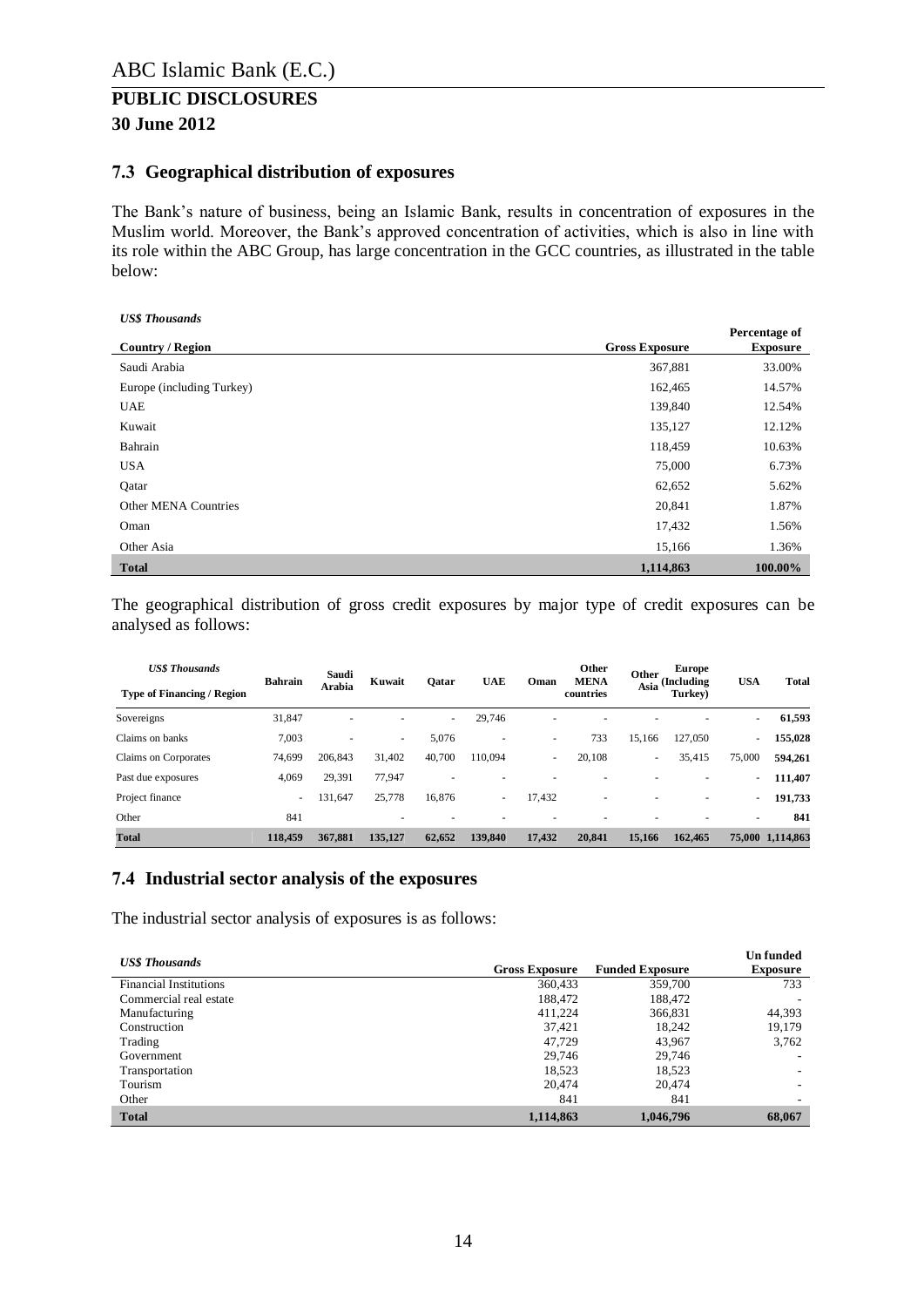The industrial sector analysis of gross credit exposures by major types of credit exposures can be analysed as follows:

| <b>US\$</b> Thousands             | <b>Financial</b>    | Commercial  | Manu-                    | $Con-$                   | <b>Trading</b>           | Govern-        | Trans-                   | <b>Tourism</b> | Other | <b>Total</b> |
|-----------------------------------|---------------------|-------------|--------------------------|--------------------------|--------------------------|----------------|--------------------------|----------------|-------|--------------|
| <b>Type of Financing/Industry</b> | <b>Institutions</b> | real estate | facturing                | struction                |                          | ment           | portation                |                |       |              |
| Sovereigns                        | 31.847              | ۰           | $\overline{\phantom{a}}$ |                          | $\overline{\phantom{a}}$ | 29.746         | $\overline{\phantom{a}}$ |                | ۰.    | 61,593       |
| Claims on banks                   | 155,028             | ۰           |                          |                          |                          |                |                          |                | -     | 155,028      |
| Claims on Corporates              | 102.491             | 177,523     | 219,492                  | 37,420                   | 18,338                   | $\overline{a}$ | 18,523                   | 20.474         | ٠     | 594,261      |
| Past due exposures                | 71.067              | 10,949      |                          | ۰                        | 29,391                   | $\overline{a}$ |                          |                | -     | 111,407      |
| Project finance                   |                     | ٠           | 191,733                  | $\overline{\phantom{a}}$ | ۰                        | $\overline{a}$ | $\overline{\phantom{a}}$ | -              | ٠     | 191,733      |
| Other                             |                     | ۰           | ۰                        |                          |                          |                |                          | -              | 841   | 841          |
| <b>Total</b>                      | 360,433             | 188,472     | 411,225                  | 37,420                   | 47,729                   | 29,746         | 18,523                   | 20,474         | 841   | 1,114,863    |

#### <span id="page-14-0"></span>**7.5 Exposure by external credit rating**

The Group uses external ratings from Standard & Poor's, Moody's, Fitch Ratings and Capital Intelligence [accredited External Credit Assessment Institutions (ECAI's)]. The breakdown of the Group's exposure into rated and unrated categories is as follows:

| <b>US\$</b> Thousands | <b>Gross credit</b><br>exposure | <b>Rated Exposure</b>    | <b>Unrated</b><br><b>Exposure</b> |
|-----------------------|---------------------------------|--------------------------|-----------------------------------|
| Sovereigns            | 61,593                          | 61,593                   | $\overline{\phantom{a}}$          |
| Claims on banks       | 155,028                         | 154,295                  | 733                               |
| Claims on Corporates  | 594,261                         | 296,378                  | 297,883                           |
| Past due exposures    | 111,407                         | $\overline{\phantom{a}}$ | 111,407                           |
| Project finance       | 191,733                         | $\overline{\phantom{a}}$ | 191,733                           |
| Other                 | 841                             | $\overline{\phantom{a}}$ | 841                               |
| <b>Total</b>          | 1,114,863                       | 512,266                  | 602,597                           |

It is the Group's policy to maintain accurate and consistent risk ratings across the credit portfolio through its internal risk rating system. Risk ratings are supported by a variety of financial analytics, combined with processed market information, to provide the main inputs for the measurement of counterparty credit risk. All internal ratings are tailored to the various categories, are derived in accordance with ABC's credit policy, and are assessed and updated regularly. Each risk rating class is mapped to grades equivalent to Standard & Poor's, Moody's, Fitch Ratings and Capital Intelligence.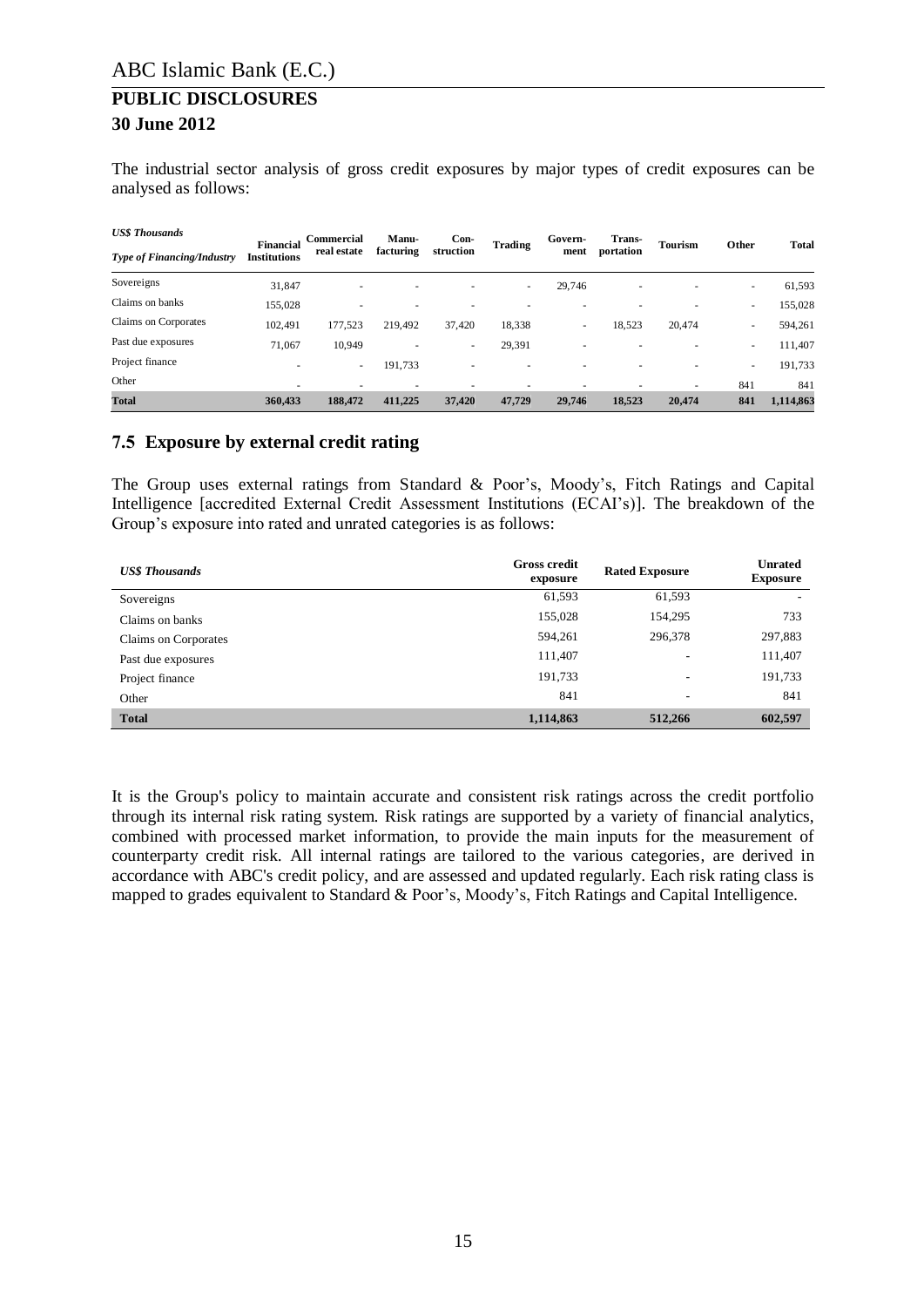

Percentages have been calculated internally based on the sum of funded counterparty exposure and unfunded exposures before applying credit conversion factors.

#### <span id="page-15-0"></span>**7.6 Maturity analysis of funded exposures**

Residual contractual maturity analysis of the Group's major types of funded credit exposures are as follows:

| <b>US\$ Thousands</b> | Within<br>l month        | $1 - 3$<br>months | 3-6<br>months | $6 - 12$<br>months | Total<br>within 12<br>months | $1 - 5$<br>vears | $5-10$<br>years | $10 - 20$<br>years       | <b>Total</b><br>over 12<br>months | <b>Undated</b> | <b>Total</b>      |
|-----------------------|--------------------------|-------------------|---------------|--------------------|------------------------------|------------------|-----------------|--------------------------|-----------------------------------|----------------|-------------------|
| Sovereigns            | $\overline{\phantom{0}}$ | 1,759             | 1,458         | 34,573             | 37,790                       | 23,750           | ٠               | -                        | 23,750                            | 53             | 61,593            |
| Claims on banks       | 5,339                    | 25,289            | 5,284         | 95,565             | 131,477                      | 20,863           | ٠               | -                        | 20,863                            | 1,955          | 154,295           |
| Claims on Corporates  | 29,689                   | 99,046            | 15,843        | 84,397             | 228,975                      | 276,745          | 18,225          | $\overline{\phantom{0}}$ | 294,970                           | 2,982          | 526,927           |
| Past due exposures    |                          | ۰                 |               |                    |                              |                  |                 |                          | $\sim$                            | 111,407        | 111,407           |
| Project finance       | 1.109                    | $\sim$            | 6,253         | 7,242              | 14,604                       | 77.118           | 86,547          | 13,464                   | 177,129                           | $\sim$         | 191,733           |
| Other                 | ۰                        | 291               | 228           | 227                | 746                          | ۰                | $\overline{a}$  |                          | $\overline{\phantom{a}}$          | 95             | 841               |
| <b>Total</b>          | 36.137                   | 126.385           | 29,066        | 222,004            | 413,592                      | 398,476          | 104,772         | 13.464                   | 516,712                           |                | 116.492 1.046.796 |

Residual contractual maturity analysis of the Group's funded credit exposures per type of Islamic financing contract are as follows:

| <b>US\$ Thousands</b> | Within<br>1 month | $1 - 3$<br>months | $3-6$<br>months | $6 - 12$<br>months       | <b>Total</b><br>within 12<br>months | $1-5$<br>years | $5-10$<br>years | $10 - 20$<br>years | Total<br>over 12<br>months | <b>Undated</b> | <b>Total</b>      |
|-----------------------|-------------------|-------------------|-----------------|--------------------------|-------------------------------------|----------------|-----------------|--------------------|----------------------------|----------------|-------------------|
| Murabaha              | 3,602             | 64,534            | 16,237          | 171,091                  | 255,464                             | 110,052        | ٠               |                    | 110,052                    | 111,407        | 476,923           |
| Mudaraba              |                   |                   |                 |                          | $\overline{\phantom{a}}$            | 863            | ٠               | -                  | 863                        | ۰              | 863               |
| Sukuk                 | 24,942            | 55,982            | 1,125           | 32,906                   | 114,955                             | 132,988        | ٠               |                    | 132,988                    | 2,982          | 250,925           |
| Equity                |                   |                   |                 |                          |                                     |                |                 |                    | $\sim$                     | 1,955          | 1,955             |
| Other                 | 5,048             | 291               | 228             | 227                      | 5,794                               |                |                 |                    | ٠                          | 148            | 5,942             |
| Ijara Rec             | 526               | 284               | 91              | $\overline{\phantom{a}}$ | 901                                 |                |                 |                    |                            |                | 901               |
| Ijara                 | 2.019             | 5,294             | 11,385          | 17,780                   | 36,478                              | 154,573        | 104,772         | 13,464             | 272,809                    | $\sim$         | 309,287           |
| <b>Total</b>          | 36,137            | 126.385           | 29,066          | 222,004                  | 413,592                             | 398,476        | 104,772         | 13,464             | 516,712                    |                | 116.492 1.046.796 |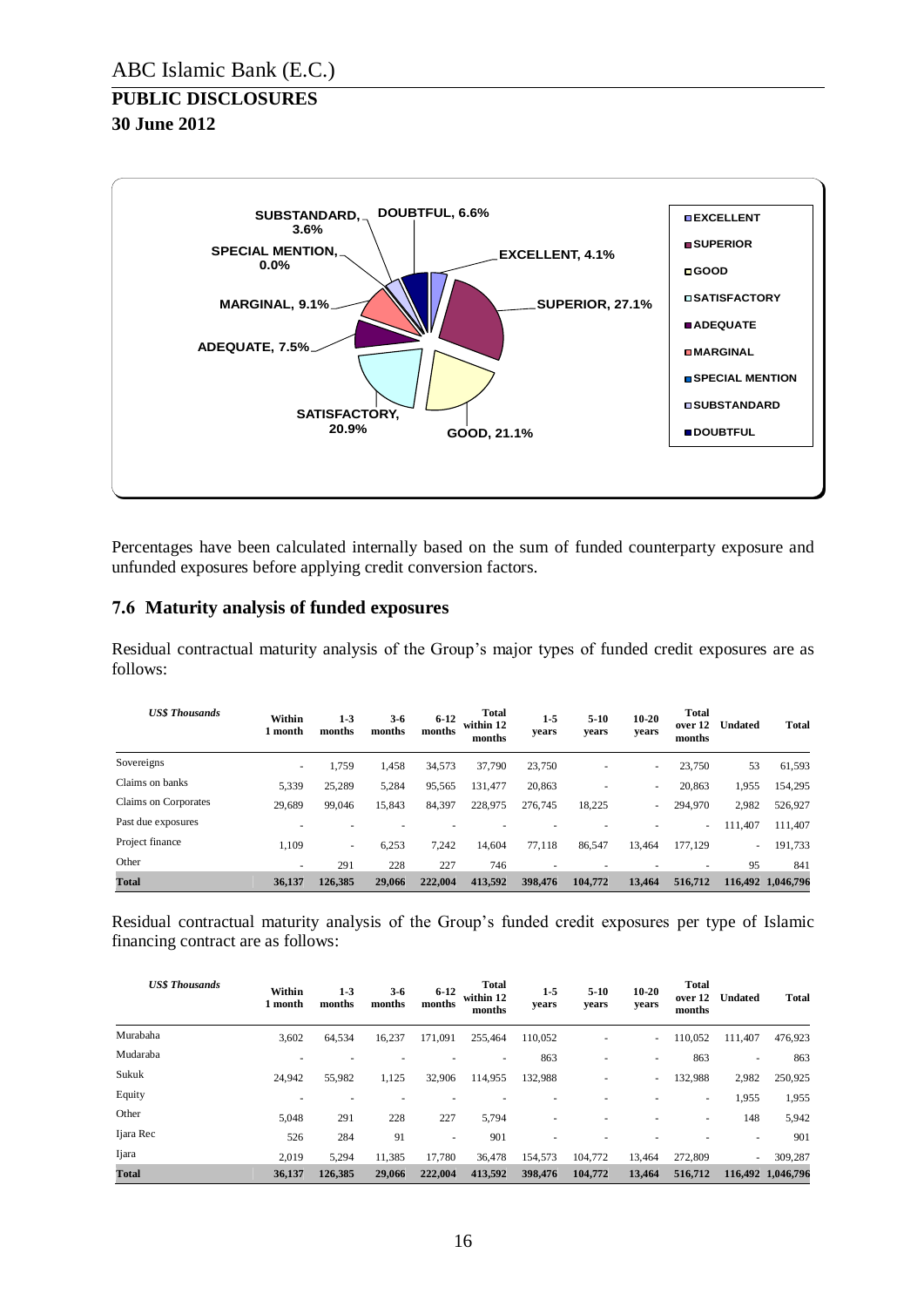#### <span id="page-16-0"></span>**7.7 Maturity analysis of unfunded exposures**

Residual contractual maturity analysis of the Group's major types of unfunded credit exposures are as follows:

| <b>US\$ Thousands</b> | $6 - 12$<br>months | <b>Total</b><br>within 12<br>months | $1-5$<br>years           | Total<br>over 12<br>months | <b>Total</b>             |
|-----------------------|--------------------|-------------------------------------|--------------------------|----------------------------|--------------------------|
| Claims on banks       | 733                | 733                                 | $\overline{\phantom{a}}$ | ٠                          | 733                      |
| Claims on Corporates  | 49,209             | 49,209                              | 18,125                   | 18,125                     | 67,334                   |
| Project finance       | $\,$               |                                     | $\overline{\phantom{a}}$ | -                          | $\overline{\phantom{a}}$ |
| <b>Total</b>          | 49.942             | 49,942                              | 18,125                   | 18,125                     | 68,067                   |

Residual contractual maturity analysis of the Group's unfunded credit exposures per type of Islamic financing contract are as follows:

| <b>US\$ Thousands</b> | $6 - 12$<br>months | Total<br>within 12<br>months | $1-5$<br>years           | Total<br>over 12<br>months | <b>Total</b> |
|-----------------------|--------------------|------------------------------|--------------------------|----------------------------|--------------|
| Murabaha              | 48,155             | 48,155                       | $\overline{\phantom{a}}$ | $\sim$                     | 48,155       |
| LC                    | 1.787              | 1.787                        | 18,125                   | 18,125                     | 19,912       |
| <b>Total</b>          | 49.942             | 49,942                       | 18,125                   | 18,125                     | 68,067       |

Unfunded exposures include credit-related financial instruments, comprising of letters of credit, guarantees and commitments.

For credit-related contingent items, the nominal value is converted to an exposure through the application of a credit conversion factor [CCF]. The CCF is at 20%, 50% or 100% depending on the type of contingent item, and is used to convert off-Balance sheet notional amounts into an equivalent on-Balance sheet exposure.

Undrawn facilities and other commitments represent commitments that have not been drawn down or utilised at the reporting date. The nominal amount provides the calculation base to which a CCF is applied for calculating the exposure. CCF ranges between 20% and 50% for commitments with original maturity of up to one year and over one year respectively and 0% CCF is applicable for commitments which can be unconditionally cancelled at any time.

The table below summarises the notional principal amounts and the relative exposures before applying credit risk mitigation:

| <b>US\$</b> thousands                    | <b>Notional</b><br>Principal | Credit<br>Exposure* |
|------------------------------------------|------------------------------|---------------------|
| Trade-related contingent items           | 3,663                        |                     |
| Transaction-related contingent items     | 38,357                       | 19,179              |
| Undrawn facilities and other commitments | 107.597                      | 48.155              |
| <b>RWA</b> for contingent items          |                              | 67,334              |

\* Credit exposure is after applying CCF.

At 30 June 2012, the Group held cash collaterals in relation to credit-related contingent items amounting to US\$ 3,663 thousand.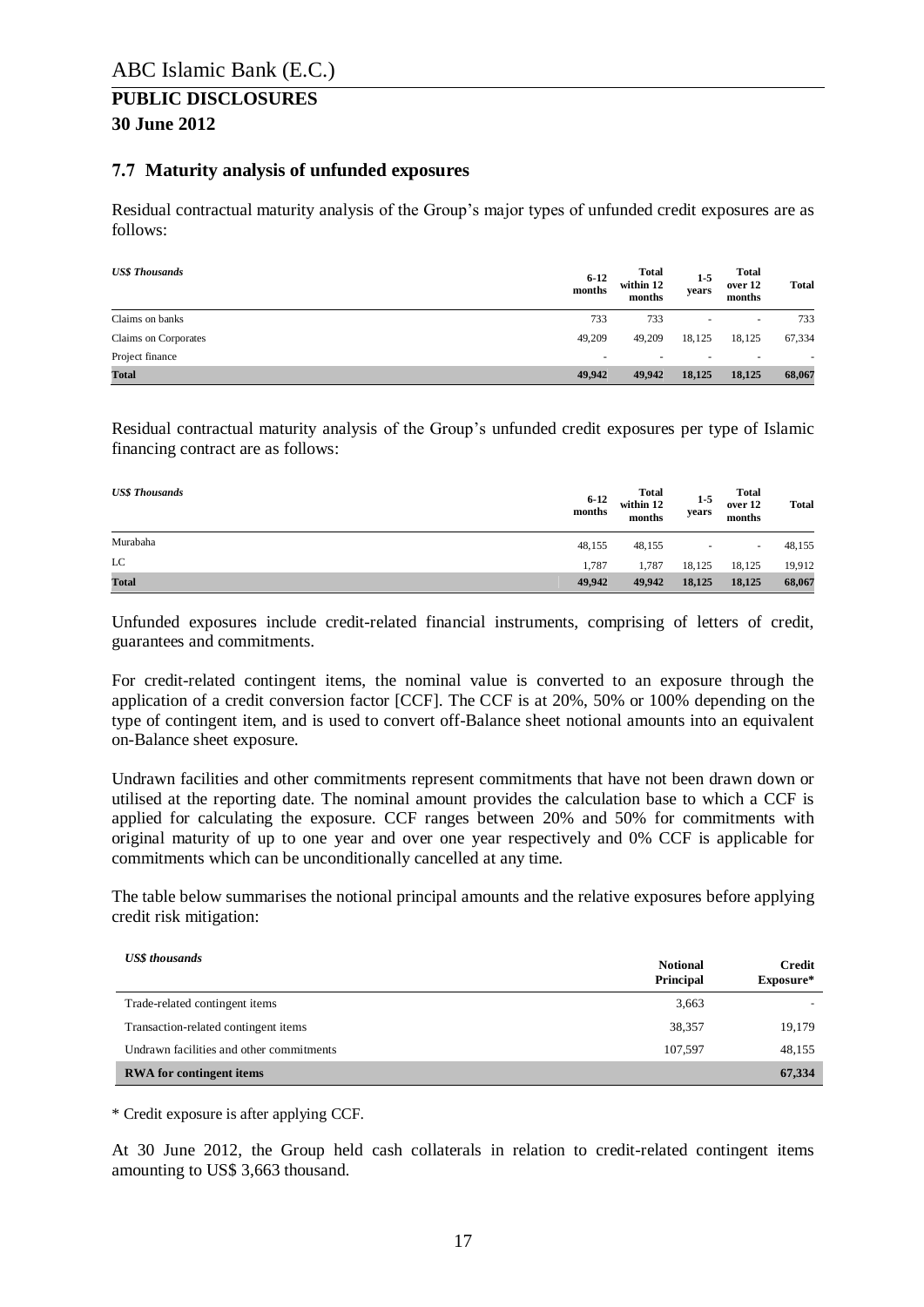#### <span id="page-17-0"></span>**7.8 Penalties imposed on customers**

During the period, no penalties were imposed on customers.

#### <span id="page-17-1"></span>**7.9 Impairment of assets**

#### **Impairment and un-collectability of financial assets**

An assessment is made at each quarter end to determine whether there is objective evidence that a specific financial asset or group of financial assets may be impaired. If such evidence exists, an impairment loss is recognised in the consolidated statement of income.

Evidence of impairment may include indications that the counterparty or a group of counterparties is experiencing significant financial difficulty, default or delinquency in profit or principal payments, the probability that they will enter bankruptcy or other financial re-organisation and, where observable data indicates, that there is a measurable decrease in the estimated future cash flows such as changes in arrears or economic conditions that correlate with defaults.

Impairment is determined as follows:

- (a) for assets carried at amortised cost, impairment is based on the present value of estimated future cash flows discounted at the original effective profit rate;
- (b) for assets carried at fair value, impairment is the difference between cost and fair value; and
- (c) for assets carried at cost, impairment is based on the present value of estimated future cash flows discounted at the current market rate of return for a similar financial asset.

The Group uses the provision account to record impairments except for equity and similar investments, which are written down, with future increases in their fair value being recognised directly in equity.

On a quarterly basis the Group assesses whether any provision for impairment should be recorded in the consolidated statement of income. In particular, considerable judgment by management is required in the estimation of the amount and timing of future cash flows when determining the level of provision required. Such estimates are necessarily based on assumptions about several factors involving varying degrees of judgment and uncertainty, and actual results may differ resulting in future changes in such provisions.

#### **Impairment against specific groups of financial assets**

In addition to specific provisions against individually significant facilities and investments, the Group also makes a provision to cover impairment against specific group of financial assets where there is a measurable decrease in estimated future cash flows. This provision is based on any deterioration in the internal grade of the financial asset since it was granted. The amount of provision is based on the historical loss pattern for facilities within each grading and is adjusted to reflect current economic changes.

The internal grading process takes into consideration factors such as collateral held, deterioration in country risk, industry and technological obsolescence, as well as identified structural weakness or deterioration in cash flows.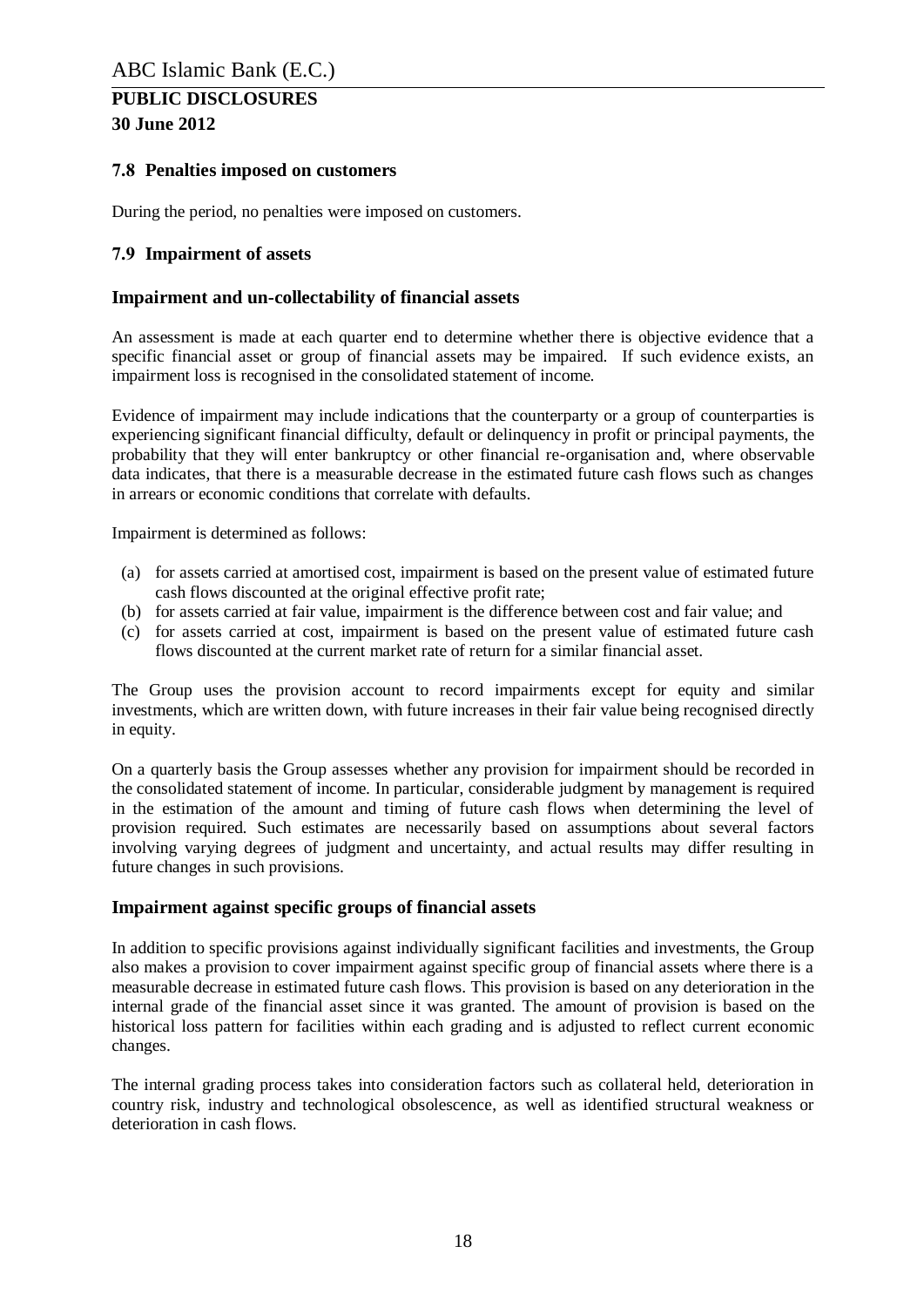#### <span id="page-18-0"></span>**7.10Market risk**

Market risk is the risk that the Group's earnings or capital, or its ability to support its business strategy, will be impacted by changes in market rates or prices related to profit rates, equity prices, credit spreads, foreign exchange rates and commodity prices.

ABC has established risk management policies and limits within which exposure to market risk is monitored, measured and controlled by the Market Risk Management [MRM] with strategic oversight exercised by ABC's ALCO. MRM is responsible for developing and implementing market risk policy and risk measuring / monitoring methodology and for reviewing all new trading and investment products and product limits prior to ALCO approval. MRM's core responsibility is to measure, report, monitor and control market risk.

The Group classifies market risk into the following:

#### **Non-trading market risk in securities**

Non-trading market risk arises from market factors impacting securities that are held for long-term investment.

#### **Asset and liability risk**

Non-trading asset and liability risk exposures arise where the re-pricing characteristics of the Group's assets do not match with those of liabilities.

#### **Liquidity Risk**

Liquidity risk is the risk that maturing and encashable assets may not cover cash flow obligations (liabilities). In this respect, the Group is supported by ABC, through the provision of a line of credit to cover any shortfall in liquidity. Accordingly, the Group's liquidity needs are taken into consideration in ABC's liquidity management.

As there is no specific measure that reflects all aspects of market risk, ABC analyses risk using various risk measures, reporting results to senior management.

The measurement techniques used to measure and control market risk are:

- Value-at-Risk [VaR]
- Basis Point Value [BPV]
- **Stress Testing**
- Non-Technical Risk Measures

On an annual basis, ABC's BRC reviews and approves VaR trading limits, BPV trading and investment Limits, and Non-Technical Trading and Investment Limits.

It should be noted that the Bank applies BPV on the sukuk portfolio and the non-technical risk measures in its liquidity management at the Bank level. For the non-technical measures, notional limits are set for investment products, which are approved by the Board Risk Committee.

#### **Currency risk**

The Group is exposed to foreign exchange rate risk through its structural positions. In general, the Group uses matched currency funding to eliminate such a risk.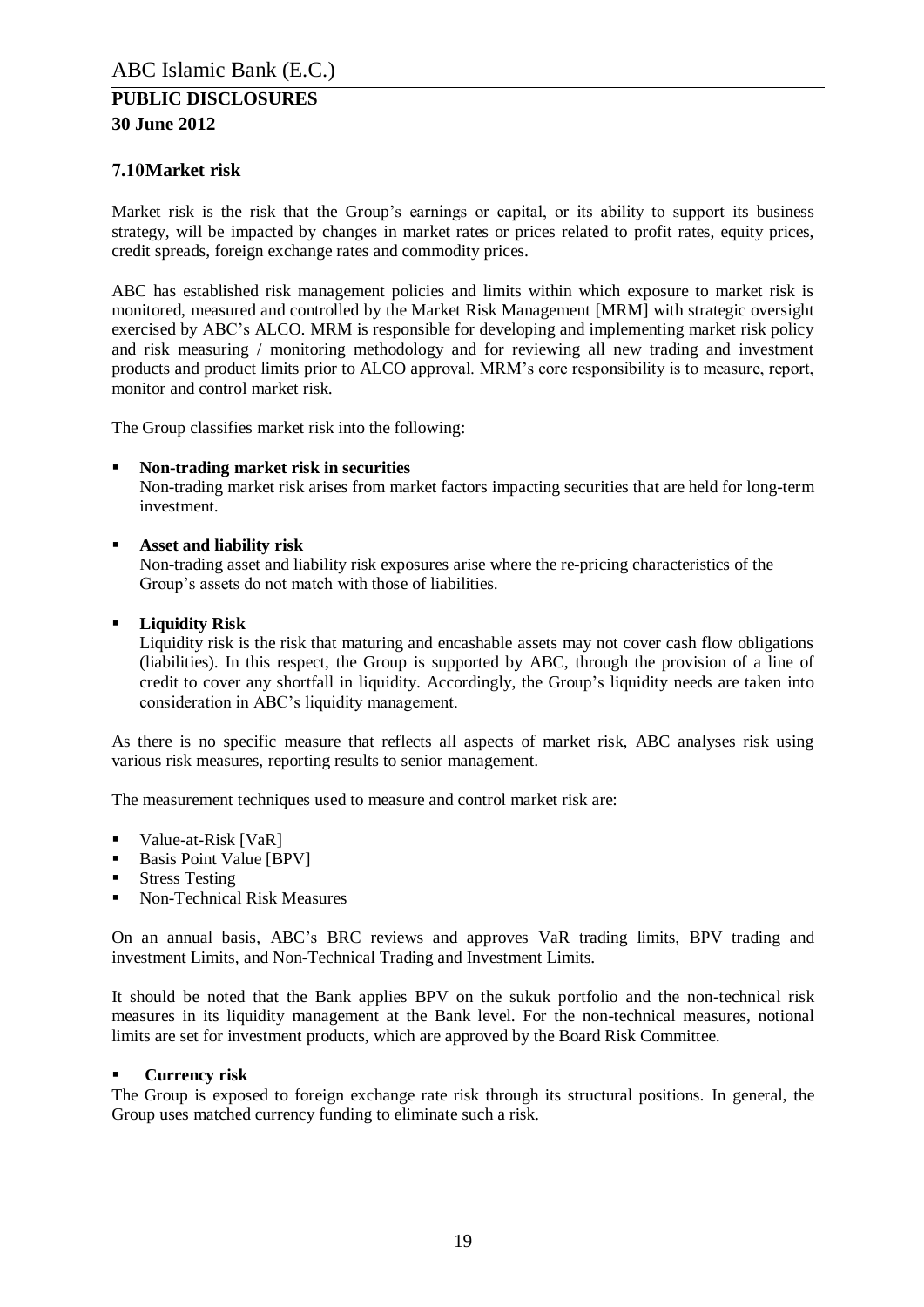#### **30 June 2012**

#### **Profit rate risk**

Profit rate risk arises from the possibility that changes in profit rates will affect future profitability or the fair values of financial instruments. The Group is exposed to profit rate risk as a result of mismatches of profit rate re-pricing of assets and liabilities. The most prominent market risk factor for the Bank is profit rates. This risk is minimised as the Group's rate sensitive assets and liabilities are mostly floating rate, where the duration risk is lower. In general, the Group translates fixed rate instruments to floating rate to better manage the duration in the asset book.

#### **Commodity risk (price risk)**

The Group would be exposed to commodity risk if it holds commodity for its Murabaha transactions. However, in order to minimise or eliminate this risk, the Group limits its holding of commodity to the day of the transaction and it settles its position for each specific transaction, hence eliminating overnight price risk in the commodities traded.

#### **Profit Rate Risk in the Banking Book [PRRBB]**

The Bank uses the BPV approach to control PRRBB. BPV measures changes in economic value resulting from changes in profit rates. In the BPV methodology, the modified duration approach and, for some products, the effective duration approach is used to measure the PRRBB. Modified duration is a good measure of linear risk for profit rate sensitive products.

The BPV measure incorporates the entire rate sensitive segment of the statement of financial position for the Group and is classified into appropriate buckets. Non-maturity profit rate sensitive assets and liabilities are bucketed in the short term. Equity is excluded from these computations.

As at 30 June 2012, an immediate shift by 200 basis points in profit rates would potentially impact the Group's economic value by US\$ 1,418 thousand.

At the period end, the Group was exposed to profit rate risk on its financial assets and financial liabilities. The following table indicates the profit rates during the period expressed as a percentage of the principal outstanding.

| ---------------      |               |
|----------------------|---------------|
|                      | $\frac{0}{0}$ |
| Investments          | $1.16 - 4.95$ |
| Murabaha receivables | $0.30 - 4.63$ |
| Ijara                | $1.14 - 6.19$ |
| Murabaha payables    | $0.60 - 2.13$ |

#### <span id="page-19-0"></span>**7.11Equity position risk**

*US\$ thousands*

Equity position risk arises from the possibility that changes in the price of equities or equity indices will affect future profitability or the fair values of financial instruments. As of the reporting date, the Bank had an equity position amounting to US\$ 1,955 thousand.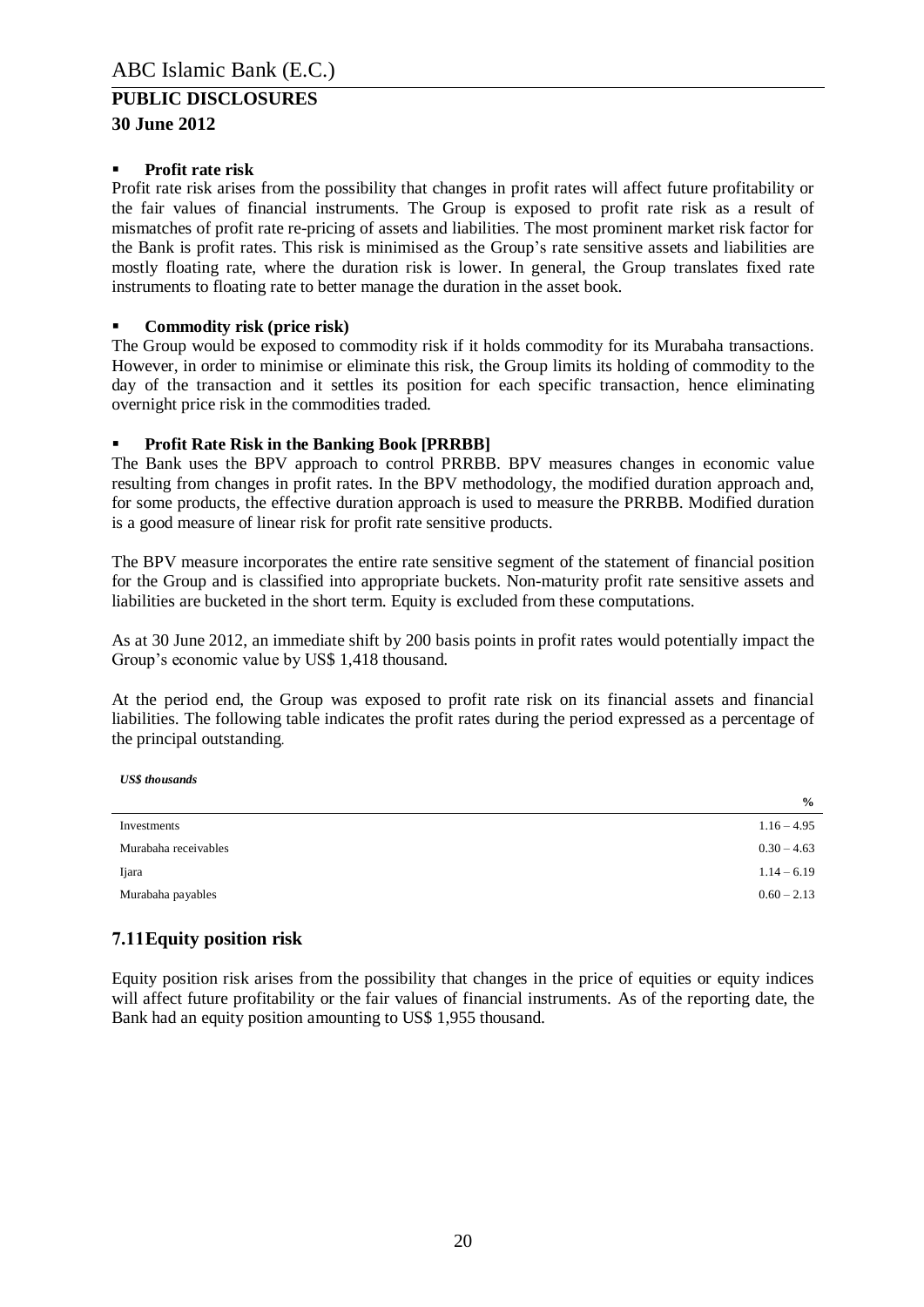#### <span id="page-20-0"></span>**7.12Business risk**

Business risk represents the earnings volatility inherent in all business activities due to the uncertainty of revenues and costs associated with changes in the economic and competitive environment. Business risk is evaluated through a Business and Strategy Development Process. A Risk Budget is developed at the start of each year along with a Business Plan. Subsequently, the actual quarterly performance is compared with budget, including the historical volatility in earnings, and the detailed financial budget, which supports both the decision making and the planning process.

#### <span id="page-20-1"></span>**7.13Liquidity risk**

The Group's principal sources of liquidity are deposits placed with the subsidiary funds raised through commodity Murabahas. However, for any shortfall in liquidity, the Bank relies on ABC; hence, the Group's liquidity needs are taken into consideration in ABC's liquidity management process. ABC maintains liquid assets at prudential levels to ensure that cash can quickly be made available to honour all its obligations, even under adverse conditions. ABC is generally in a position of excess liquidity, its principal sources of liquidity being its deposit base, liquidity derived from its operations and interbank borrowings. The Minimum Liquidity Guideline [MLG] is used to manage and monitor daily liquidity. The MLG represents the minimum number of days ABC can survive the combined outflow of all deposits and contractual draw-downs under market value driven encashability scenarios.

In addition, an internal liquidity / maturity profile is generated to summarise the actual liquidity gaps versus the revised gaps based on internal assumptions.

The following table summarises the liquidity ratios as at 30 June 2012:

| Liquid assets ratio                         | 24.5% |
|---------------------------------------------|-------|
| Short-term assets to short-term liabilities | 44 7% |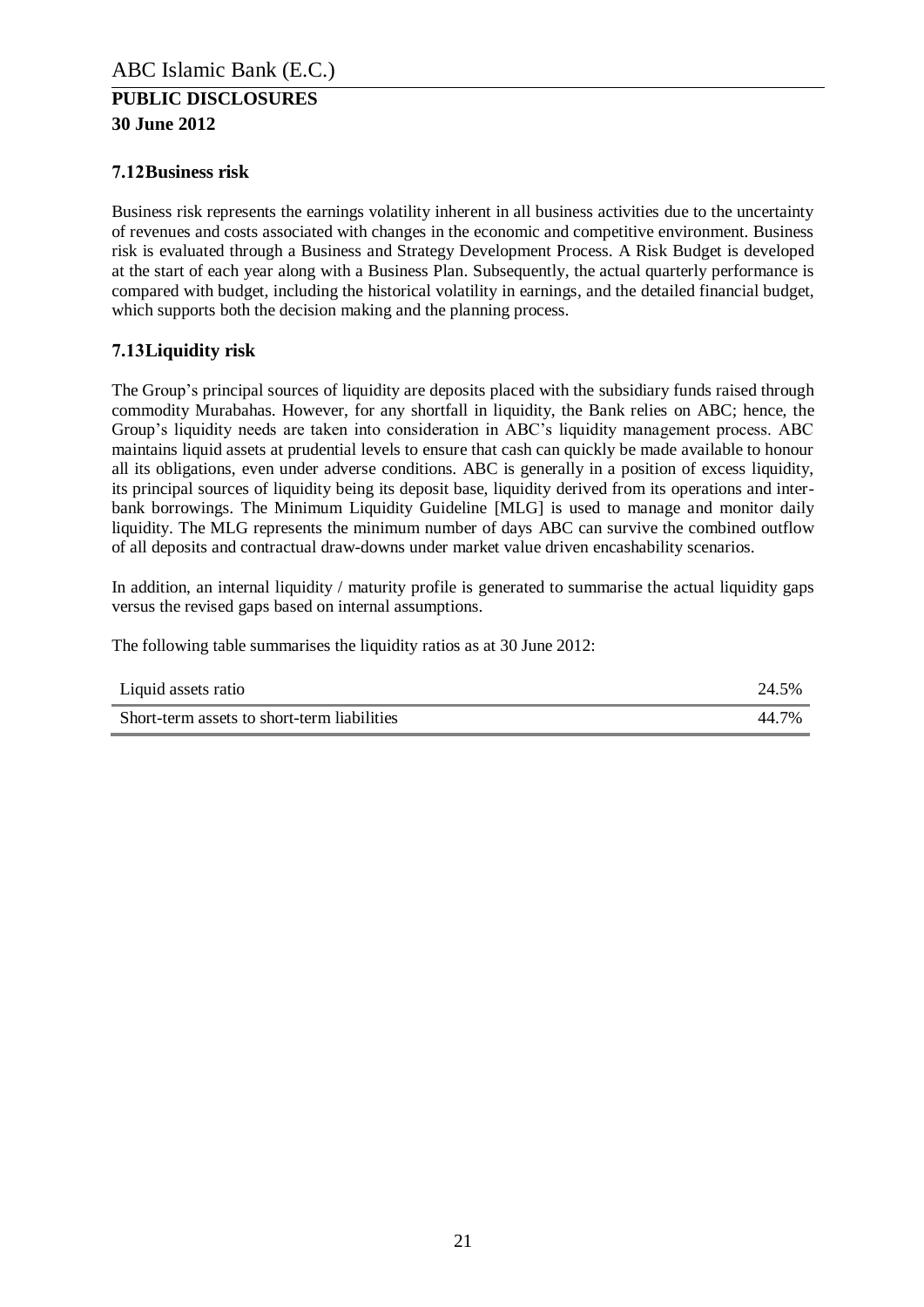#### <span id="page-21-0"></span>**7.14Operational risk**

Operational risk is defined as the risk of loss resulting from inadequate or failed internal processes or systems, or from external events. Operational risk is inherent in all business activities and can never be eliminated entirely; however, shareholder value can be preserved and enhanced by managing, mitigating and, in some cases, insuring against operational risk. To achieve this goal, ABC has developed an operational risk framework, which includes identification, measurement, management, monitoring and risk control / mitigation elements. A variety of underlying processes are being deployed across ABC including risk and control self-assessments, Key Risk Indicators [KRI], event management, new product review, approval processes and business contingency plans.

ABC intends to make operational risk transparent throughout the enterprise, to which end processes are being developed to provide for regular reporting of relevant operational risk management information to business management, senior management, the Operational Risk Committee of ABC, the BRC of ABC and the Board of Directors.

ABC's policy dictates that the operational functions of booking, recording and monitoring of transactions are carried out by staff that are independent of the individuals initiating the transactions. Each business line – including Operations, Information Technology, Human Resources, Legal  $\&$ Compliance and Financial Control - is further responsible for employing the aforementioned framework processes and control programmes to manage its operational risk within the guidelines established by the Group's policy, and to develop internal procedures that comply with these policies. To ensure that all operational risks to which the Group is exposed are adequately managed, support functions are also involved in the identification, measurement, management, monitoring and control / mitigation of operational risk, as appropriate.

#### <span id="page-21-1"></span>**7.15Legal risk**

Inadequate documentation, legal and regulatory incapacity, insufficient authority of a counterparty and contract invalidity or unenforceability are all examples of legal risk. Identification and management of this risk are the responsibilities of the Head Office Legal & Compliance Department [LCD] and are carried out through consultation with internal and external legal counsels, together with close monitoring of the litigation cases involving the Group, as well as ABC. The Group have no material contingencies.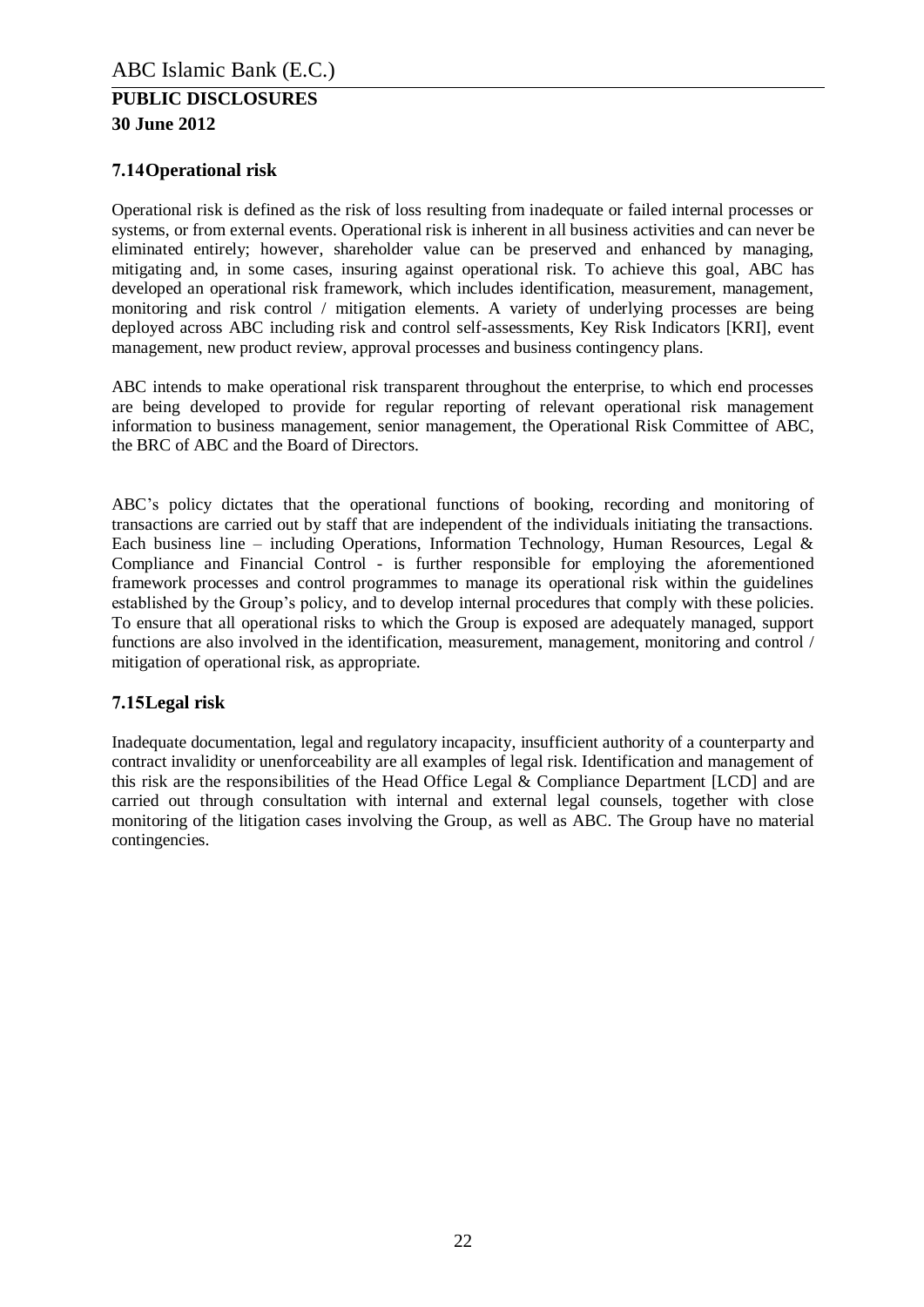# <span id="page-22-0"></span>**8. Capital management**

#### **Internal Capital Adequacy Assessment Process [ICAAP]**

The Group's capital management aims to maintain an optimum level of capital to enable it to pursue strategies that build long-term shareholder value, whilst always meeting minimum regulatory ratio requirements. The diagram below illustrates this concept:



The key principles driving capital management at the Group include:

- Adequate capital is maintained as buffer for unexpected losses to protect stakeholders, i.e. shareholders and depositors; and
- Maximise return on capital and generate sustainable returns above the cost of capital.

The Group seeks to achieve the following goals by implementing an effective capital management framework:

- **Effective internal capital adequacy;**
- Meet the regulatory capital adequacy ratios and have a prudent buffer;
- Generate sufficient capital to support overall business strategy; and
- **Integrate capital allocation decisions with strategic and financial planning process.**

In addition, to prepare itself for compliance with the Foundation Internal Ratings-Based [FIRB] requirements, the Group has developed an ICAAP framework. The purpose of the ICAAP framework is to document the Group's structured process for the ongoing assessment of the Group's overall capital adequacy in relation to the Group's risk profile and a strategy for capital management as set out in Principle 1 of Basel II Pillar II.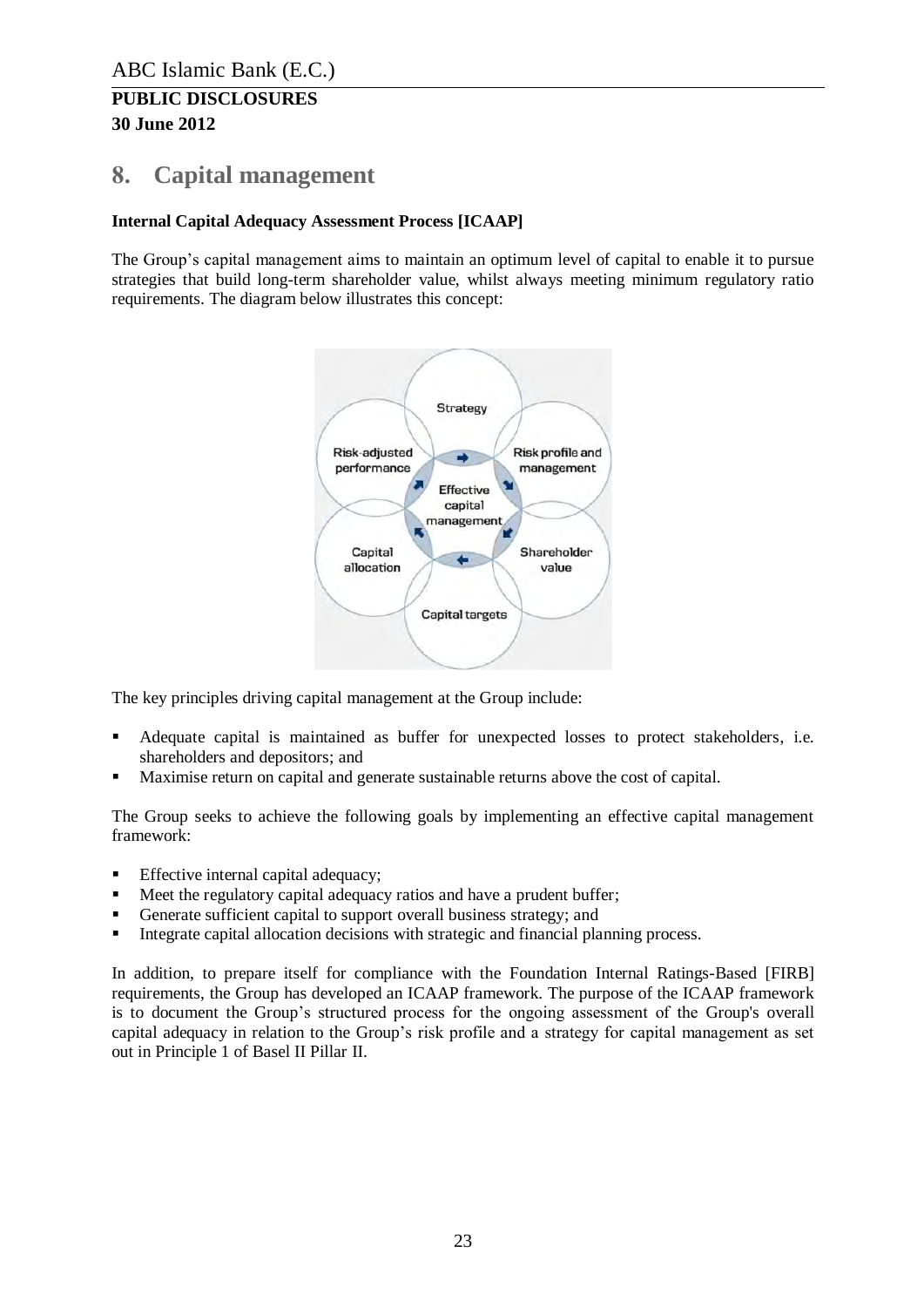This framework outlines the Group's risk strategy, capital objectives, methodology used to measure internal capital, the related assumptions underpinning the methodologies and a set of processes for capital management such as reviewing, monitoring and controlling capital usage and allocation, including:

- In January 2008, the CBB issued ICAAP guidelines for capital management. Within this framework the risk strategy as approved by the Board is incorporated, underscoring Board and senior management responsibility and oversight. The risk strategy document outlines the Group's risk appetite, capital adequacy goals and risk targets.
- The Group has an integrated approach to risk strategy and business strategy which analyses current and future capital requirements in relation to strategic objectives as part of the annual business planning process. The Business Plan is used in estimating the economic capital projections. In addition, throughout the period, as part of the process, actual usage is monitored against the projections.
- Comprehensive assessment of economic capital, i.e. credit, market and operational risks, and processes relating to other risks such as liquidity, profit rate risk in the banking book, strategic and reputational risks.
- The processes in place for monitoring, reporting and internal audit review.

The methodologies for internally estimating capital for the Group's key risks are as follows:

- **a. Credit Risk:** Assessed on the basis of FIRB Risk Weights (as set out in the table under Annexure 3 of the Basel II Accord – *Illustrative IRB Risk Weights*) for Unexpected Loss [UL]. This supports the internal estimation of Economic Capital per Business Segment and Business Unit, and aggregated at the Group level.
- **b. Market Risk:** Computed for the banking book using the Internal Model approach.
- **c. Operational Risk:** Applied on the Standardised Approach basis.

Other risks such as **Liquidity, Strategic and Reputational risks** are currently captured providing a capital buffer.

The results of the ICAAP process are subject to stress testing to take account of the breakdown of the underlying assumptions. Specific stress tests have been developed to focus on the key risks the Group faces based on its risk exposure, portfolio and strategic objectives.

The output of the ICAAP gives senior management and the Board an improved view of the risks the Group faces and the impact of these risks.

ABC has implemented an advanced Economic Capital Management System, which is now being implemented at the Bank. This tool will allow, at all levels of granularity, estimation of Economic Capital, RAROC, Sharpe Ratios, Risk Contributions, and effects of component accounts and counterparties for the effects of diversification benefits and concentration risks. This system will also allow an advanced capability for estimating economic capital under stress scenarios.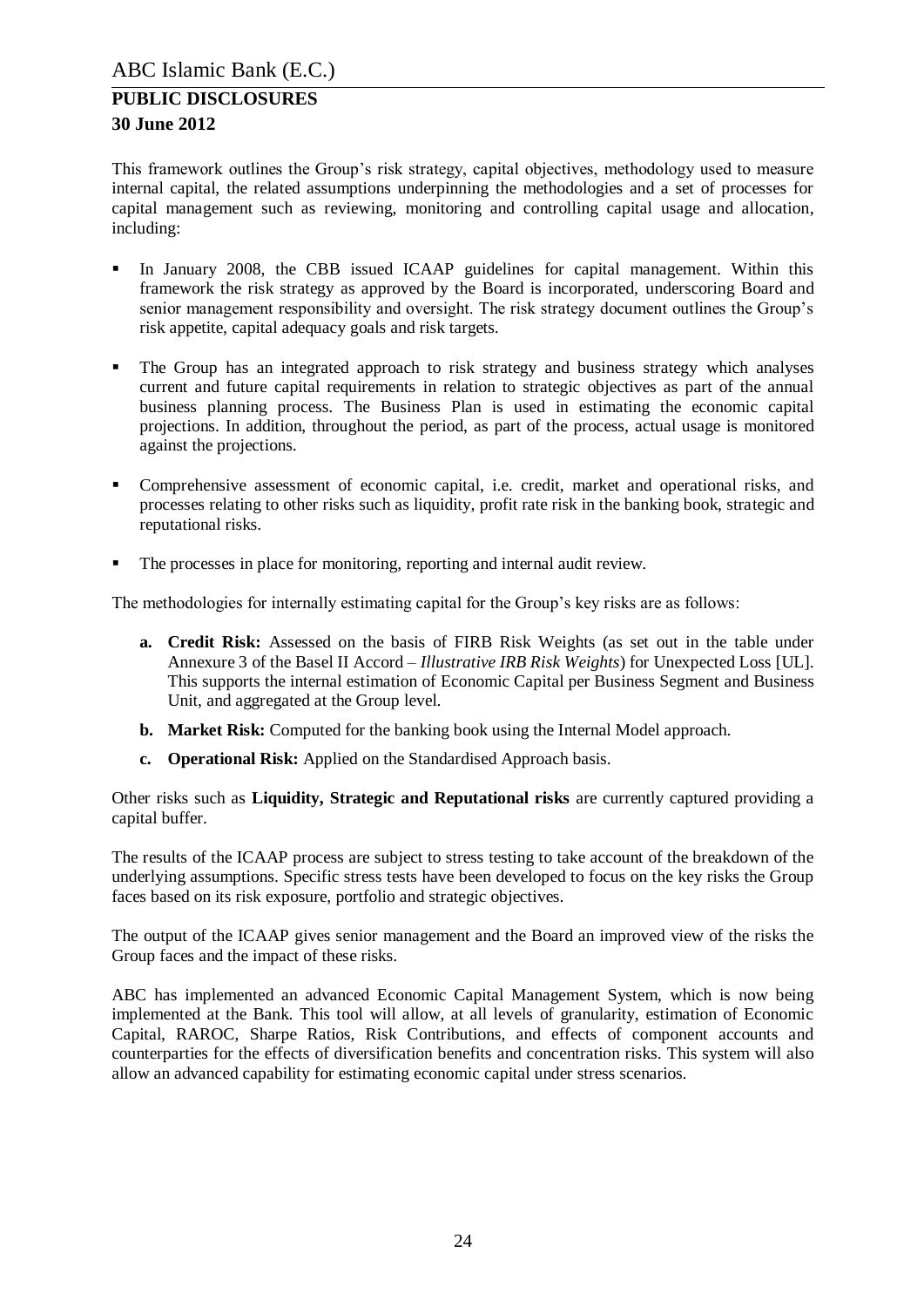#### **Supervisory Review and Evaluation Process [SERP]**

The CBB is the lead regulator for the Group and sets and monitors capital requirements on both a consolidated and solo basis. The CBB requires each Bahrain-based bank or banking group to maintain a minimum ratio of total capital to risk-weighted assets of 12%, taking into account both on and off-Balance sheet transactions. However, under the SERP guidelines, the CBB would also make an individual risk profile assessment of all banks and, instead of applying a standard minimum capital adequacy requirement, the supervisor may allow a lower capital adequacy ratio in excess of 8% for a bank with sound risk management capabilities. The CBB initiated this assessment process in the first quarter of 2008. The Group's capital management strategy is to currently maintain a buffer over the 12% minimum regulatory capital requirement while enhancing its risk management and risk control infrastructure. This would ultimately allow the Group to achieve a successful assessment and pursue possible lower capital requirements from the CBB. At the same time, senior management strongly believes in the economic value of capital and is committed to maximise intrinsic value for all stakeholders.

# <span id="page-24-0"></span>**9 Other disclosures**

#### <span id="page-24-1"></span>**9.1 Related party transactions**

Related parties represent associated companies, major shareholders, directors and key management personnel of the Group and entities controlled, jointly controlled or significantly influenced by such parties. Pricing policies and terms of these transactions are approved by the Group's senior management and are at arm's length basis.

#### **a. Exposures to related parties**

#### *US\$ thousands*

| Claims on shareholders                    | 118,849 |
|-------------------------------------------|---------|
| Claims on Directors and senior management | 587     |
| Claims on staff                           | 95.     |

#### **b. Liabilities to related parties**

#### *US\$ thousands*

| Connected deposits | 687,445 |
|--------------------|---------|

#### **c. Income and expenses arising from dealing with related parties**

#### *US\$ thousands*

| Income from Murabaha receivables | 13    |
|----------------------------------|-------|
| Profit on Murabaha payables      | 3,834 |
| Charges by ABC (B.S.C.)          | 396   |
| Fees paid to ABC (B.S.C.)        | 350   |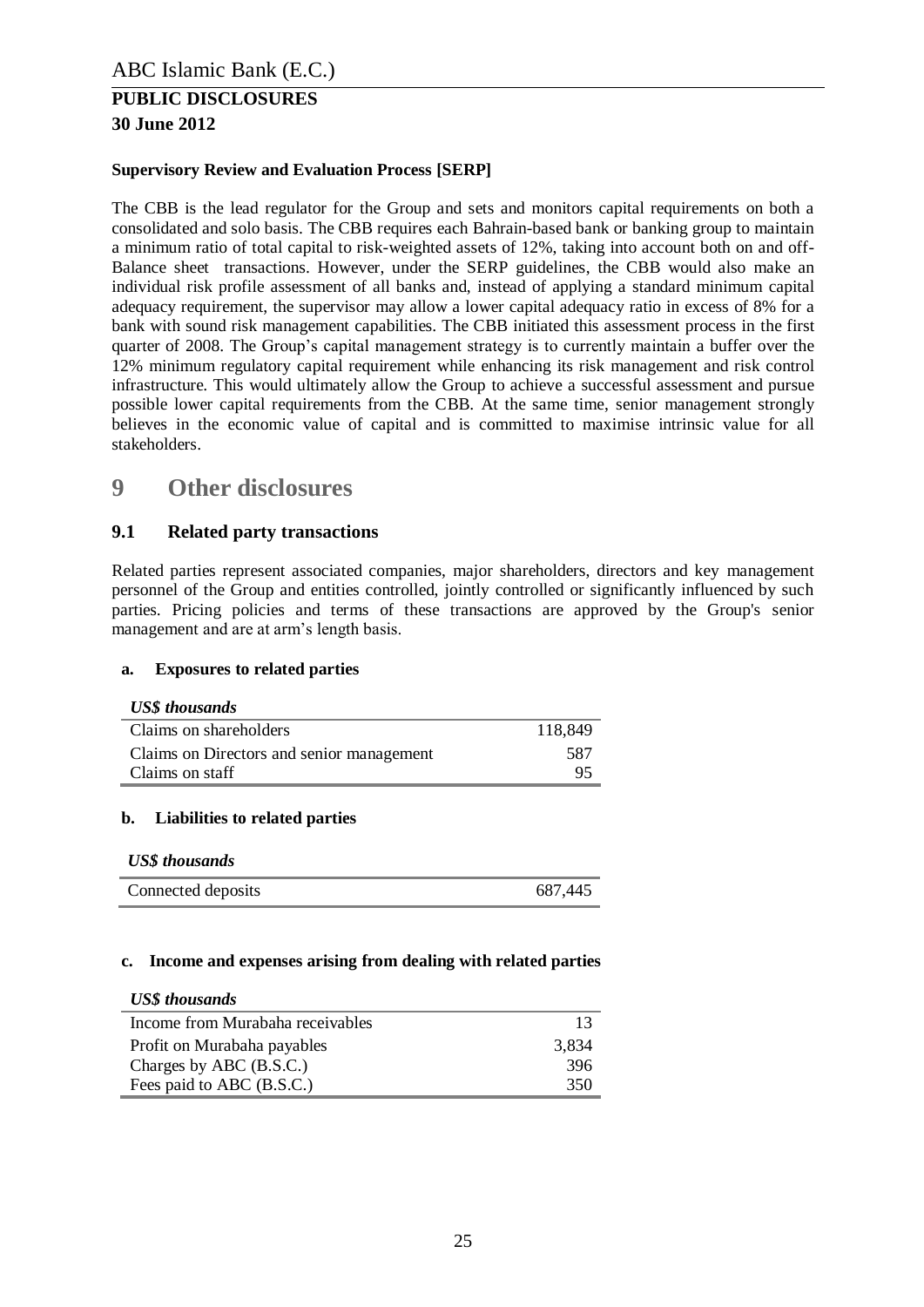#### <span id="page-25-0"></span>**9.2 Ageing analysis of non-performing / impaired Islamic financing and securities**

In accordance with the guidelines issued by the CBB, credit facilities are placed on non-accrual status and profit suspended when either principal or profit is overdue by 90 days, whereupon profit credited to income is reversed. Following an assessment of impairment, specific provision is established if there is objective evidence that a credit facility is impaired.

An ageing analysis of all non-performing Islamic financing facilities on non-accrual basis, together with their related provisions, is as follows:

#### **Islamic financing**

#### *US\$ thousands*

|              | Principal* | <b>Provisions</b>        | Net book value |
|--------------|------------|--------------------------|----------------|
| 1 to 3 years | 40.340     | $\overline{\phantom{0}}$ | 40.340         |
| Over 3 years | 71.067     |                          | 71,067         |
| <b>Total</b> | 111.407    |                          | 111.407        |

\* Carrying values of US\$ 111,407 thousand have been guaranteed by ABC which also have provided a provision of US\$ 92,387 thousand against the guaranteed exposure. All past due financing facilities are from GCC countries.

#### **Securities**

The Group has specific impairment provisions of US\$ 17,577 thousand on its securities portfolio, all of the securities are from GCC countries.

#### <span id="page-25-1"></span>**9.3 Restructured assets**

As of 30 June 2012, there were no financial assets whose terms were renegotiated during the period.

#### <span id="page-25-2"></span>**9.4 Assets sold under recourse agreements**

The Group has not entered into any recourse agreement during the period ended 30 June 2012.

#### <span id="page-25-3"></span>**9.5 Movement in specific and collective impairment provisions**

|                                         | Specific provision for |  |  |
|-----------------------------------------|------------------------|--|--|
| <b>US\$</b> thousands                   | securities             |  |  |
| As at 1 January 2012                    | 17.092                 |  |  |
| Additional provisions made              | 500                    |  |  |
| Foreign exchange translation adjustment | (15)                   |  |  |
| As at 30 June 2012                      | 17,577                 |  |  |

#### <span id="page-25-4"></span>**9.6 Industry sector analysis of the specific impairment provisions charges**

Impairment of US\$ 9,077 thousand is in the financial institution sector and US\$ 8,500 thousand in the construction and real estate sector.